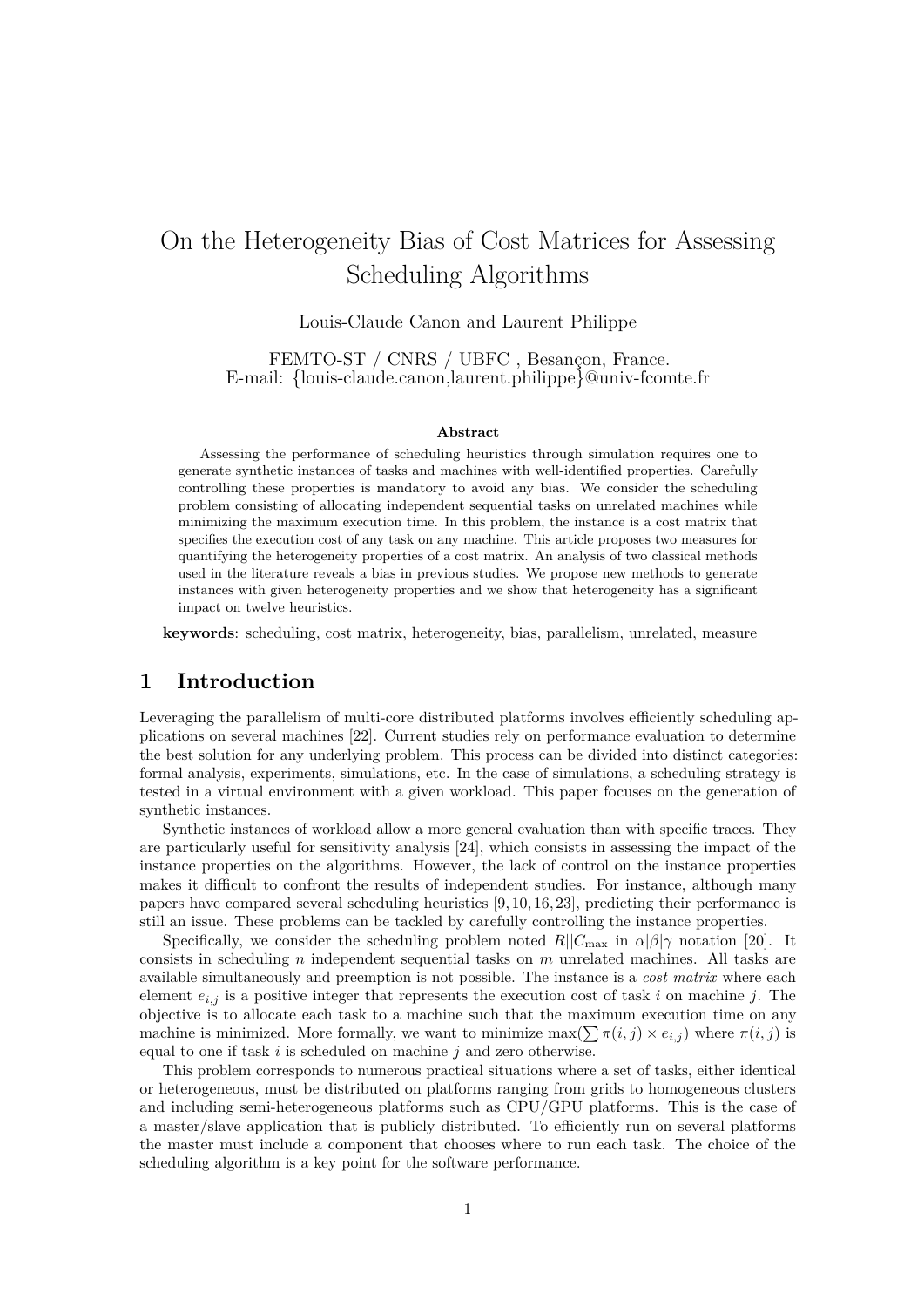To reflect the diversity of heterogeneous platforms, a fair comparison of scheduling heuristics must rely on a set of cost matrices that have distinct properties. Controlling the generation of synthetic random cost matrix in this context enables an assessment on a panel of instances that is sufficiently large to encompass practical settings that are currently existing or yet to come. In this generation, it is therefore crucial to identify and control the properties that impact the most critically the performance such as the heterogeneity.

For this problem, the range-based and CVB (Coefficient of Variation Based) methods proposed in [\[6,](#page-20-2) [7\]](#page-20-3) are currently the standard methods used in the literature to generate instances. However, the properties of the matrices generated with these methods have never been formally analyzed and previous studies may thus be exposed to a bias.

This paper provides the following contributions:<sup>[1](#page-1-0)</sup>

- a statistical description of the use of the range-based and CVB methods in the literature (Section [3\)](#page-2-0);
- a study of how to quantify the heterogeneity properties of a cost matrix (Section [4\)](#page-5-0);
- a formal analysis of the range-based and CVB methods and the identification of a bias that impacts several studies (Section [4\)](#page-5-0);
- a new method with control over heterogeneity properties (Section [5\)](#page-11-0);
- and, an assessment of the impact of these properties on twelve heuristics (Section [6\)](#page-15-0).

# <span id="page-1-2"></span>**2 Related Work**

The concept of heterogeneity was first introduced in the context of cost matrix by Armstrong [\[8\]](#page-20-4). He described the *heterogeneity quadrant* in which cost matrices are divided into four categories depending on their heterogeneity properties regarding tasks and machines: low/low, low/high, high/low, and high/high. For instance low/high refers to low task heterogeneity and high machine heterogeneity. However, no method for generating such matrices was proposed.

The range-based and CVB methods were first proposed to fill this gap in [\[5\]](#page-20-5) and then in [\[6,](#page-20-2) [7\]](#page-20-3). However, task and machine heterogeneities were not formally defined and analyzed. The methods were assumed to generate matrices with the expected properties and only validated through some examples.

The limits of these methods were later acknowledged in [\[3\]](#page-20-6), which proposed to consider the average coefficient of variation<sup>[2](#page-1-1)</sup>, skewness and kurtosis of the costs for each task and for each machine. The proposed scheme (based on decision trees) uses these additional information to predict scheduling heuristic performance. Despite a wide experimentation plan, the study lacks discussion and interpretation in particular on the relative importance of the considered measures. Additionally, no formal analysis was provided. The exhibited decision trees suggest that the average coefficient of variation plays a significant role and our proposed measures rely on this coefficient.

The MPH (Machine Performance Homogeneity) is introduced in [\[2\]](#page-20-7) for capturing the heterogeneity between the machines while its counterpart for the tasks, the TDH (Task Difficulty Homogeneity), appears in [\[1\]](#page-20-8). We discuss them more extensively in Section [4.](#page-5-0) In addition, the TMA (Task-Machine Affinity) is also defined in [\[2\]](#page-20-7): it quantifies the specialisation of the system (i.e., whether some machines are particularly efficient for some specific tasks). Although the three measures are applied to a real benchmark, no method is proposed for generating matrices with given MPH, TDH and TMA. It is thus unclear what is the impact of the proposed measures on heuristic performance. Finally, they show that the range-based and CVB methods do not cover the entire range of possible values for the MPH and the TMA, which is consistent with the conclusion of Section [4.](#page-5-0)

<span id="page-1-0"></span><sup>&</sup>lt;sup>1</sup>The related code, data and analysis are available in [\[11\]](#page-21-5). Most of these results are also available in the companion research report [\[12\]](#page-21-6) and in a conference paper [\[13\]](#page-21-7).

<span id="page-1-1"></span><sup>2</sup>Ratio of the standard deviation to the mean.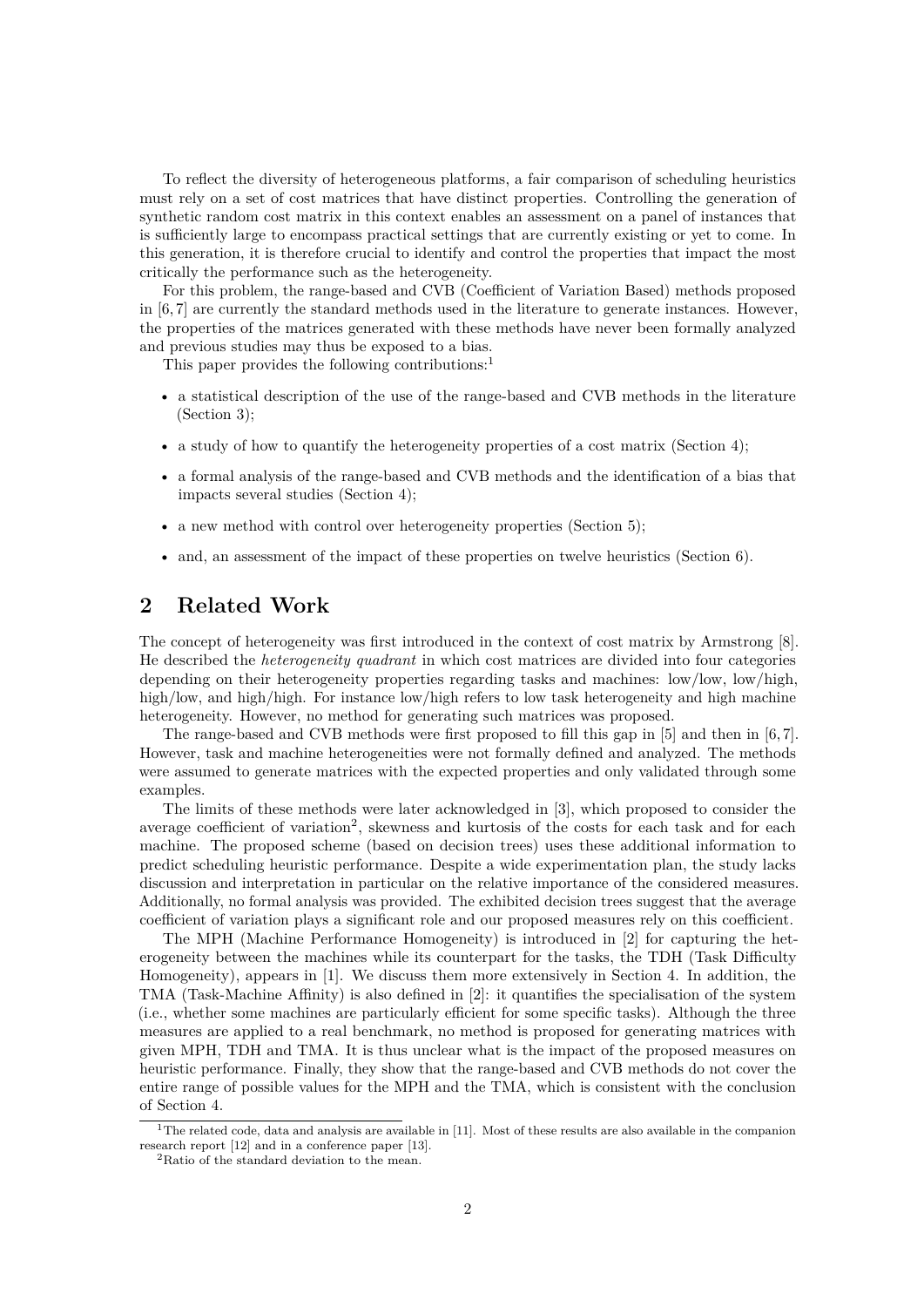Friese et al. [\[17\]](#page-21-8) present a method for adding tasks in a given cost matrix while preserving some statistical properties on the costs of each machine (mean, coefficient of variation, skewness and kurtosis). It ignores the properties of the costs of each task however.

A method for generating matrices with varying affinities (similar to the TMA) is proposed in [\[4\]](#page-20-9). It is similar to the noise-based method described in Section [5,](#page-11-0) but no formal analysis is provided.

Khemka et al. [\[21\]](#page-21-9) propose a method for changing the TMA of an existing matrix while keeping the same MPH and TDH. TMA is mentioned to be related to the correlation. Investigating the correlation properties is left for future work. There is also another body of literature dedicated to the generation of matrices with given correlation and covariance matrices [\[18\]](#page-21-10).

Finally, the problem of generating contingency tables is close to our problem. The objective is to generate a uniform matrix with given row and column sums (we consider average in our problem instead). One significant approach consists in using Markov chain Monte Carlo (MCMC) methods [\[15\]](#page-21-11). However, when used directly, such methods introduce a large variance in the costs, which hides the effect of the heterogeneity. The shuffling method we introduce below has similarities with MCMC methods but limits the introduced variance.

# <span id="page-2-0"></span>**3 Matrix Generation Methods**

<span id="page-2-1"></span>The most used methods for generating cost matrices are the range-based and the CVB (Coefficient of Variation Based) methods [\[5](#page-20-5)[–7\]](#page-20-3). Table [1](#page-2-1) summarizes the most frequent notations.

| Symbol                | Definition                                 |
|-----------------------|--------------------------------------------|
| $\dot{i}$             | index of the tasks                         |
| $\dot{j}$             | index of the machines                      |
| $\eta$                | number of tasks                            |
| m                     | number of machines                         |
| $e_{i,j}$             | execution cost of task $i$ on machine $j$  |
| $w_i$                 | weight of task $i$                         |
| $b_j$                 | inverse speed of machine $j$               |
| U(A, B)               | uniform distribution between $A$ and $B$   |
| $G(\alpha,\beta)$     | gamma distribution with shape $\alpha$ and |
|                       | scale $\beta$                              |
| $R_{\rm task}$        | parameter for the range-based method       |
| $R_{\rm mach}$        | parameter for the range-based method       |
| $V_{\text{task}}$     | parameter for the CVB, shuffling and       |
|                       | noise-based methods                        |
| $V_{\rm mach}$        | parameter for the CVB, shuffling and       |
|                       | noise-based methods                        |
| $V_{\rm noise}$       | parameter for the noise-based method       |
| $\overline{a}$        | fraction of the consistent rows            |
| h                     | fraction of the consistent columns         |
| $V\mu_{\rm task}$     | first measure of task heterogeneity        |
| $V\mu_{\text{mach}}$  | first measure of machine heterogeneity     |
| $\mu V_{\rm task}$    | second measure of task heterogeneity       |
| $\mu V_{\text{mach}}$ | second measure of machine                  |
|                       | heterogeneity                              |

Table 1: List of notations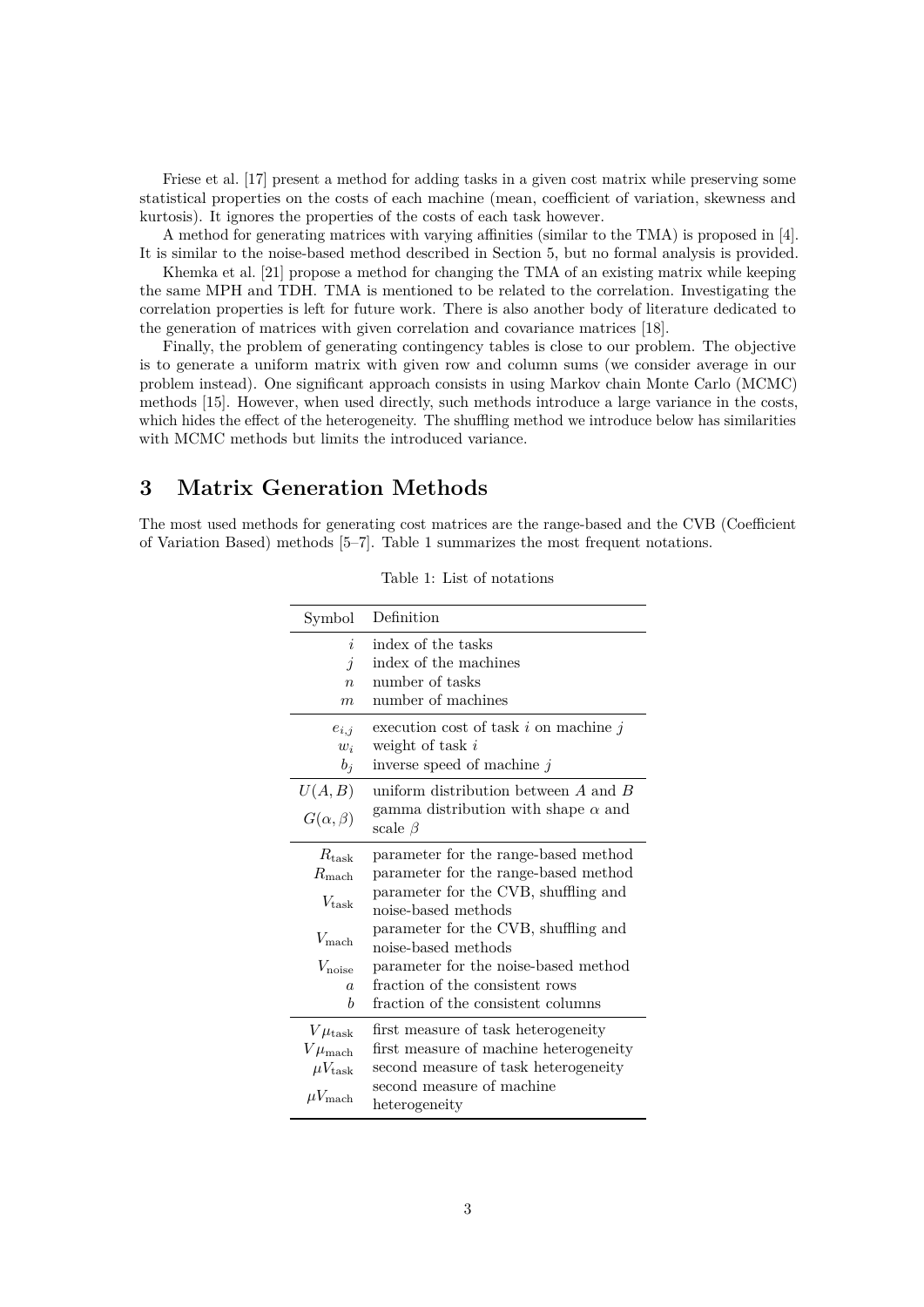**ALGORITHM 1:** Range-based cost matrix generation with the uniform distribution

<span id="page-3-1"></span>**Input:** *n*, *m*, *R*task, *R*mach **Output:** a  $n \times m$  cost matrix 1: **for all** 1 ≤ *i* ≤ *n* **do** {Generate each row} 2:  $\tau[i] \leftarrow U(1, R_{\text{task}})$ <br>3: **for all**  $1 \leq j \leq m$  do 3: **for all**  $1 \leq j \leq m$  **do**  $\{$  **Cenerate each value of the row** $\}$ 4:  $e_{i,j} \leftarrow \tau[i] \times U(1, R_{\text{mach}})$ 5: **end for** 6: **end for** 7: **return** {*ei,j*}1≤*i*≤*n,*1≤*j*≤*<sup>m</sup>*

#### <span id="page-3-0"></span>**3.1 Range-Based Method**

The range-based method generates *n* vectors of *m* values that follow a uniform distribution in the range [1*, R*mach] (see Algorithm [1\)](#page-3-0). Each row is then multiplied by a random value that follows a uniform distribution in the range  $[1, R_{task}]$  (Line [2\)](#page-3-1). The resulting cost matrix is similar to the following (where  $\tau$  is a vector of *n* uniform values in  $[1, R_{\text{task}})$ ):

$$
\begin{pmatrix}\n\tau[1]U(1, R_{\text{mach}}) & \cdots & \tau[1]U(1, R_{\text{mach}}) \\
\vdots & \ddots & \vdots \\
\tau[n]U(1, R_{\text{mach}}) & \cdots & \tau[n]U(1, R_{\text{mach}})\n\end{pmatrix}
$$

<span id="page-3-2"></span>**Proposition 1.** *When used with parameters Rtask and Rmach, the range-based method generates* costs with expected value  $\frac{1}{4}(R_{task}+1)(R_{mach}+1)$  and standard deviation  $\frac{1}{12}[(R_{task}-1)^2(R_{mach}-1)]$  $1)^2 + 3(R_{mach} - 1)^2(R_{task} + 1)^2 + 3(R_{task} - 1)^2(R_{mach} + 1)^2$ <sup>1/2</sup>.

*Proof.* Each cost is the product of  $\tau[i]$ , which follows a uniform law in the range  $[1, R_{\text{task}}]$ , and a random variable that follows a uniform law in the range [1*, R*mach]. Therefore, the expected value of the costs is the product of the expected values of both distributions, namely  $(R_{\text{task}} + 1)/2$  and  $(R_{\text{mach}} + 1)/2$ .

The standard deviation of the product of two random variables with means  $\mu_1$  and  $\mu_2$ , and standard deviations  $\sigma_1$  and  $\sigma_2$  is  $\sqrt{\sigma_1^2 \sigma_2^2 + \mu_1^2 \sigma_2^2 + \sigma_1^2 \mu_2^2}$ . With a similar argument as for the expected value, we can derive the standard deviation of the costs.  $\Box$ 

Table [2](#page-4-0) summarizes the properties of this method. Except for low values of *R*task and *R*mach, the CV (Coefficient of Variation) remains close to a constant. For instance, when  $R_{\text{task}} = R_{\text{mach}} = 100$ , then the CV is around 0*.*86. As shown in Section [4,](#page-5-0) this method is not well-suited to control the heterogeneity of the resulting cost matrix. Also, given that this method is asymmetric, it may be expected to handle task heterogeneity differently from machine heterogeneity.

#### **3.2 CVB Method**

The CVB method is based on the same principle except it uses parameters that are distinct from the underlying distribution parameters. In particular, it requires two CV (*V*task for the tasks and  $V_{\text{mach}}$  for the machines) and one mean ( $\mu_{\text{task}}$  for the tasks). The random values follow a gamma distribution whose parameters are computed such that the provided CV and mean are respected.

**Proposition 2.** *When used with parameters Vtask, Vmach and µtask, the CVB method generates costs with expected value*  $\mu_{task}$  and coefficient of variation  $\sqrt{V_{task}^2 V_{mach}^2 + V_{task}^2 + V_{mach}^2}$ .

*Proof.* In order to apply the same analysis as in the proof of Proposition [1,](#page-3-2) we need to prove that any cost is the product of two gamma distributions. More precisely, we need to prove that the random generation on Line [8](#page-4-1) is equivalent to multiplying *q*[*i*] by a gamma law with mean one and CV *V*mach.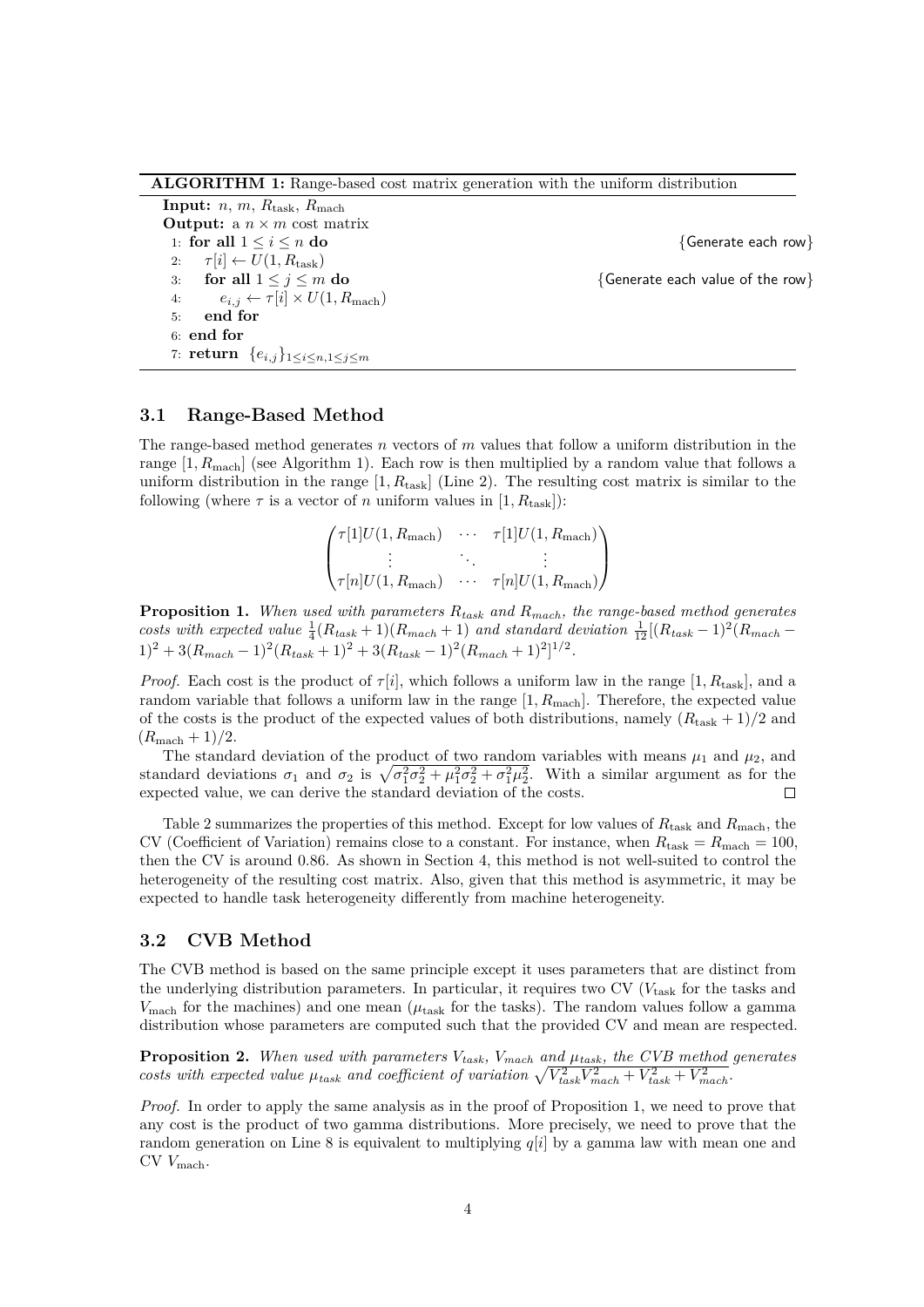<span id="page-4-0"></span>Table 2: Summary of the cost matrix properties with the range-based method. Asymptotic values are when both *R*task and *R*mach are large.

| Property                      | Value                                                                                                                                                                                                                        |
|-------------------------------|------------------------------------------------------------------------------------------------------------------------------------------------------------------------------------------------------------------------------|
| Expected value                | $\frac{1}{4}(R_{\rm task}+1)(R_{\rm mach}+1)$                                                                                                                                                                                |
| Standard deviation            | $\sqrt{(R_{\text{task}}-1)^2(R_{\text{mach}}-1)^2+3(R_{\text{mach}}-1)^2(R_{\text{task}}+1)^2+}\ 3(R_{\text{task}}-1)^2(R_{\text{mach}}+1)^2}$<br>$rac{1}{12}$                                                               |
|                               |                                                                                                                                                                                                                              |
| CV                            | $\frac{1}{3}\sqrt{\frac{(R_{\text{task}}-1)^2(R_{\text{mach}}-1)^2}{(R_{\text{task}}+1)^2(R_{\text{mach}}+1)^2}}+3\frac{(R_{\text{task}}-1)^2}{(R_{\text{task}}+1)^2}+3\frac{(R_{\text{mach}}-1)^2}{(R_{\text{mach}}+1)^2}}$ |
| Distribution                  | Product of two uniform laws                                                                                                                                                                                                  |
| Asymptotic expected value     |                                                                                                                                                                                                                              |
| Asymptotic standard deviation | $\frac{\frac{1}{4}R_{\text{task}}R_{\text{mach}}}{\frac{\sqrt{7}}{12}R_{\text{task}}R_{\text{mach}}}\n$                                                                                                                      |
| Asymptotic CV                 | $\frac{1}{2}\sqrt{7} \approx 0.88$                                                                                                                                                                                           |

#### **ALGORITHM 2:** CVB cost matrix generation with the gamma distribution

**Input:** *n*, *m*,  $V_{\text{task}}$ ,  $V_{\text{mach}}$ ,  $\mu_{\text{task}}$ **Output:** a  $n \times m$  cost matrix 1:  $\alpha_{\text{task}} \leftarrow 1/V_{\text{task}}^2$ 2:  $\alpha_{\text{mach}} \leftarrow 1/V_{\text{mach}}^2$ 3:  $\beta_{\text{task}} \leftarrow \mu_{\text{task}} / \alpha_{\text{task}}$ 4: **for all** 1 ≤ *i* ≤ *n* **do** 5:  $q[i] \leftarrow G(\alpha_{\text{task}}, \beta_{\text{task}})$ 6:  $\beta_{\text{mach}}[i] \leftarrow q[i]/\alpha_{\text{mach}}$ 7: **for all**  $1 \leq j \leq m$  **do** 8:  $e_{i,j} \leftarrow G(\alpha_{\text{mach}}, \beta_{\text{mach}}[i])$ 9: **end for** 10: **end for** 11: **return**  ${e_{i,j}}_{1 \leq i \leq n, 1 \leq j \leq m}$ 

<span id="page-4-1"></span>Each cost  $e_{i,j}$  is a random variable that follows a gamma distribution with mean  $q[i]$  and CV *V*<sub>mach</sub>. The probability that  $e_{i,j}$  is no more than *x* is given by  $\frac{1}{\Gamma(\alpha)}\gamma(\alpha,\frac{x}{\beta})$  where  $\alpha = 1/V_{\text{mach}}^2$ , *β* = *q*[*i*]/α, Γ(α) is the gamma function and Γ(α,  $\frac{x}{\beta}$ ) is the lower incomplete gamma function.

By contrast, let *X* be a random variable that follows a gamma distribution with mean one and CV  $V_{\text{mach}}$ . Then, the probability that  $q[i]X$  is no more than x is the probability that X is no more than  $x/q[i]$ :  $\frac{1}{\Gamma(\alpha)}\gamma(\alpha, \frac{x/q[i]}{\beta})$  $\beta$ <sup>*g*[*i*]</sup>) where  $\alpha = 1/V_{\text{mach}}^2$  and  $\beta = 1/\alpha$ . It is thus the same as for  $e_{i,j}$ .

Thus, Line [8](#page-4-1) can be replaced by the product of  $q[i]$  by a gamma law with mean one and CV *V*<sub>mach</sub> (i.e.,  $e_{i,j} \leftarrow q[i]G(\alpha_{\text{mach}}, 1/\alpha_{\text{mach}})$ ), which is the product of two gamma distributions.

The proof is then analogous to the proof of Proposition [1.](#page-3-2)

 $\Box$ 

Table [3](#page-5-1) summarizes the properties of this method, which is more adapted to control the heterogeneity of the resulting cost matrix. However, it is still asymmetric. Note that the CV is the same as with the range-based method when we replace  $V_{\text{task}}$  by the CV of the first uniform law,  $\frac{\sqrt{12}}{6}$   $\frac{R_{\text{task}}-1}{R_{\text{task}}+1}}$ , and  $V_{\text{mach}}$  by the CV of the second uniform law,  $\frac{\sqrt{12}}{6}$   $\frac{R_{\text{mach}}-1}{R_{\text{mach}}+1}$ .

#### **3.3 Consistency Extension**

Both the previous methods produce cost matrices that may not be representative of realistic settings. For instance, the costs of a given task is not correlated to the costs of another task, which may often be the case in practice. The consistency extension consists in reordering the costs in the generated matrix to have an instance that is closer to the uniform case. Specifically, the rows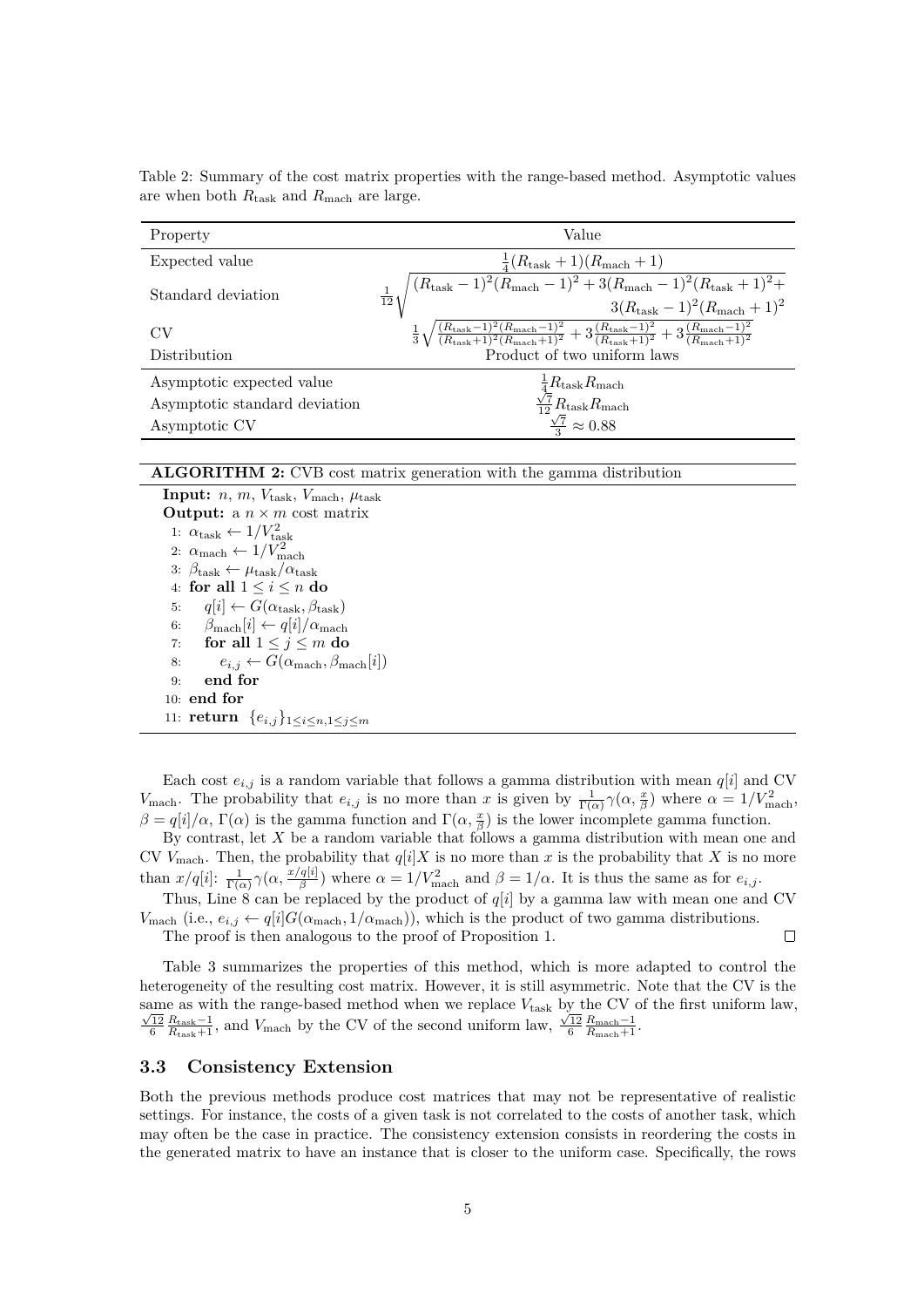<span id="page-5-1"></span>Table 3: Summary of the cost matrix properties with the CVB method.

| Property       | Value                                                                                |
|----------------|--------------------------------------------------------------------------------------|
| Expected value | $\mu_{\rm task}$                                                                     |
| CV             | $\sqrt{V_{\text{task}}^2 V_{\text{mach}}^2 + V_{\text{task}}^2 + V_{\text{mach}}^2}$ |
| Distribution   | Product of two gamma laws                                                            |

of a submatrix of *an* rows and *bm* columns are sorted. Thus, a machine that is faster for a given task than another machine will likely be also faster for another task. Inconsistent matrices have  $a = b = 0$  while consistent matrices have  $a = b = 1$  (other matrices are either called semiconsistent or partially consistent).

#### **3.4 Usage in the Literature**

We covered the English articles that cite at least one of the references in which the methods were initially presented and that were freely available. For each reference, we extracted all the distinct sets of parameters. Additionally, we differentiated between example cost matrices that illustrate the generation methods from cost matrices that are used in actual sets of experiments to study scheduling algorithms. However, the size was ignored as we only consider asymptotic properties (the impact of the size is assessed in [\[12,](#page-21-6) Section 4.6]).

Some data were not specifically provided. The parameters that could be directly inferred from the article or from similar works are emphasized: this concerns mostly missing parameters for the consistency extension (the ones from the cited article were taken). Otherwise, they are treated as missing values (denoted by NA). Some articles lack enough information, which prevented any parameter extraction.

On the 160 analyzed articles, 78 provide exploitable information on the cost matrix instances. The rest consists of 40 articles with no description, but which refer to instances described in other articles and 42 articles with unclear descriptions or approaches that do not fit the current study. The extracted data are available in [\[11,](#page-21-5) [12,](#page-21-6) Appendix B] and summarized below. While most articles fail to precisely describe the used method, only the range and CV parameters are crucial for reproducing similar instances. In the end, 342 sets of parameters were extracted in 78 articles for a total of 210 unique settings: 37 for the range-based method and 173 for the CVB one.

Figure [1](#page-6-0) depicts the values used with both methods. Although there is no clear agreement on which precise parameters are the most relevant, there are some common tendencies. Values for low heterogeneity are usually 10 and 100 for the range-based method and *.*1, *.*25 and *.*3 for the CVB method. Values for high heterogeneity are usually 100, 1e3, 3e3 and 1e5 for the range-based method and *.*3, *.*35, *.*4, *.*5, *.*6, *.*7, *.*9, 1 and 2 for the CVB method.

### <span id="page-5-0"></span>**4 Heterogeneity Measures**

Assessing the impact of heterogeneity on heuristic performance requires a method for quantifying the heterogeneity of the generated cost matrices.

### **4.1 TDH and MPH**

The closest related measures are the TDH (Task Difficulty Homogeneity) and the MPH (Machine Performance Homogeneity) [\[1,](#page-20-8) [2\]](#page-20-7). The TDH computation is described in Algorithm [3.](#page-6-1) The value  $TD[i]$  represents the difficulty of task i, namely whether it has small costs. After the ordering, the final sum computes the average ratio between similar tasks in terms of difficulty (which lies in the interval  $(0, 1]$ ). If this average is one, then tasks are all similar. If it is close to zero, then the task heterogeneity is large.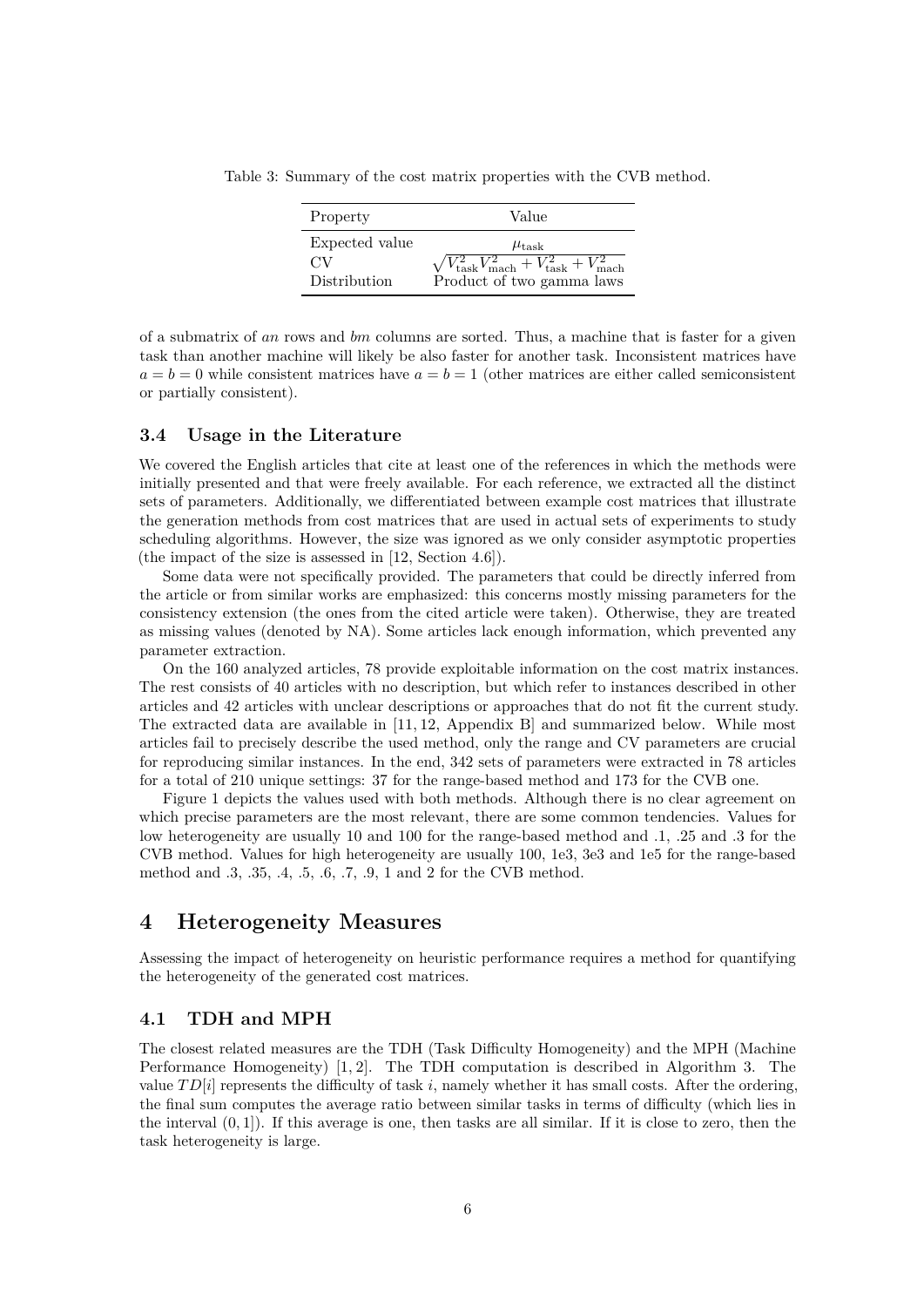<span id="page-6-0"></span>

(a) Range-based method

(b) CVB method

Figure 1: Parameters used in the literature. Three points are not shown for the CVB method: (1*.*4*,* 0*.*4), (1*.*8*,* 0*.*4) and (0*.*1*,* 2).

<span id="page-6-3"></span><span id="page-6-2"></span>

| <b>ALGORITHM 3: TDH computation</b>                                     |
|-------------------------------------------------------------------------|
| <b>Input:</b> a $n \times m$ cost matrix                                |
| <b>Output:</b> the TDH of this matrix                                   |
| 1: for all $1 \leq i \leq n$ do                                         |
| 2: $TD[i] \leftarrow \sum_{j=1}^{m} \frac{1}{e_{ij}}$                   |
| $3:$ end for                                                            |
| 4. sort $TD$ in ascending order                                         |
| 5: <b>return</b> $\frac{1}{n-1} \sum_{i=1}^{n-1} \frac{TD[i]}{TD[i+1]}$ |

<span id="page-6-1"></span>The MPH computation is analogous except that the sum on Line [2](#page-6-2) is performed on each row instead of each column. This results in a measure of the machine heterogeneity.

These measures have three major shortcomings (as mentioned in Section [2\)](#page-1-2). First, they are not intuitive (they require to invert costs, to order sums and to average ratios). Also, they do not rely on classical statistical measures, which makes deriving formal results more difficult. In particular, the ordering on Line [4](#page-6-3) complicates formal analysis. A last notable problem is that the resulting values depend on the size of the matrix. In particular, it is close to one when the matrix is large (even if it is generated with the same parameters and has, intuitively, the same characteristics). For instance, if we consider only one machine, the following matrices (cost vectors in this case) have the same TDH: [1*,* 2] and [0*.*125*,* 0*.*25*,* 0*.*5*,* 1*,* 2*,* 4]. The second vector, however, seems more heterogeneous. As another example, let the minimum TD be 1 and the maximum TD be 100. Given Proposition [3,](#page-6-4) the TDH is always greater than 0*.*60 when there are 10 tasks and it is always greater than 0*.*95 when there are 100 tasks. This measure is thus relevant only for comparing small cost matrices with similar sizes.

<span id="page-6-4"></span>**Proposition 3.** The TDH cannot be lower than  $e^{\log(\frac{\min(TD)}{\max(TD)})/(n-1)}$ .

*Proof.* The minimum TDH is achieved when the sum  $\sum_{i=1}^{n-1} \frac{a_i}{a_{i+1}}$  where  $a_i = TD[i]$  is minimum. Let  $f : [a_1, a_n]^{n-2} \to (0, \infty)$  be the corresponding multivariate function with  $a_1$  and  $a_n$  being constant. Each value  $a_i$  for  $1 < i < n$  is greater than or equal to  $a_1$  because the  $a_i$  are ordered.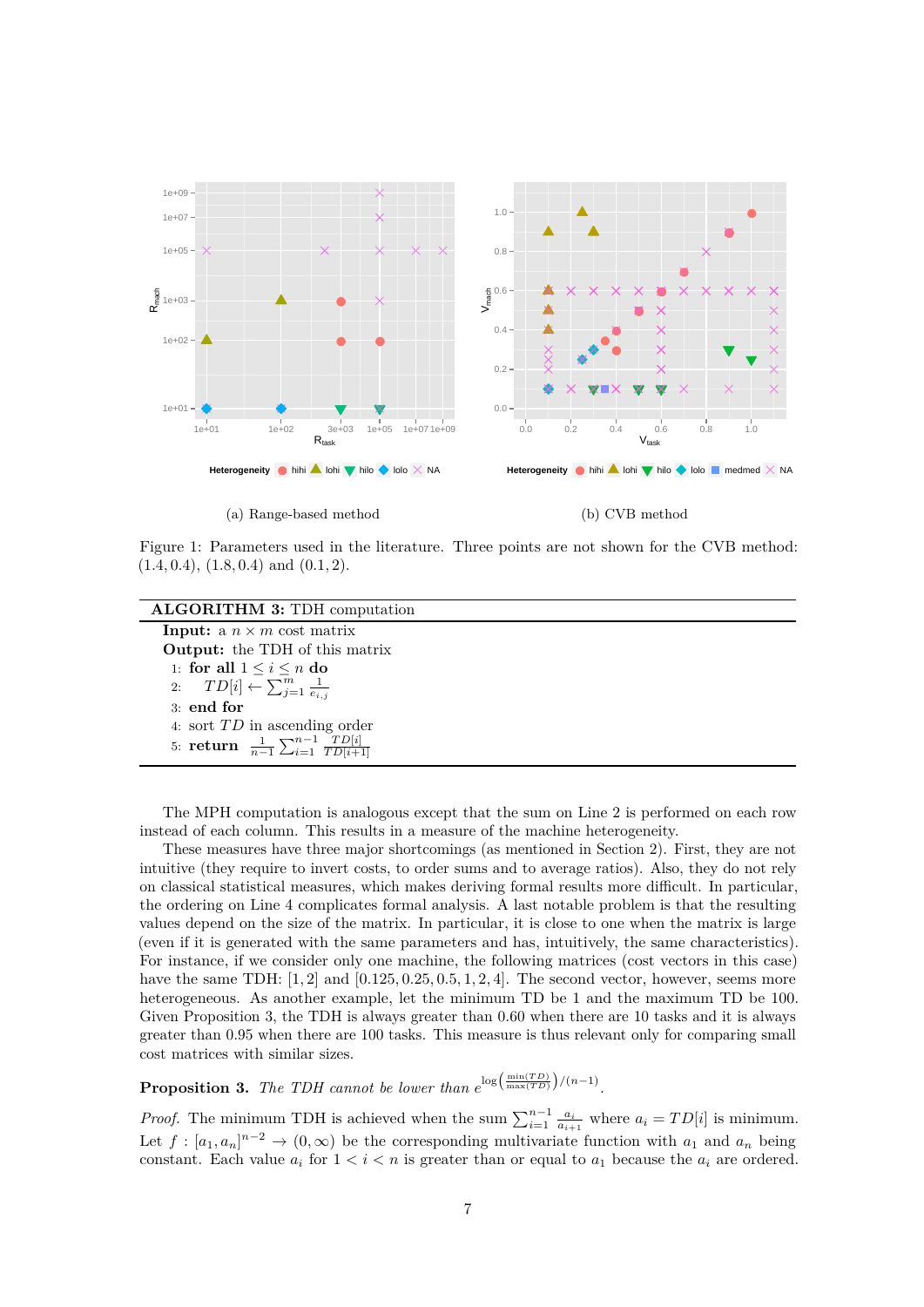As *a*<sup>1</sup> represents an average cost and is thus strictly greater than zero, all nominators and all denominators are strictly greater than zero. Therefore, *f* is a continuous function from the compact  $[a_1, a_n]^{n-2}$ . The extreme value theorem states that a continuous function from a non-empty compact space to a subset of the real numbers attains a maximum and a minimum. This proves the existence of a minimum.

We now show by contradiction that this minimum is achieved when the ratios  $\frac{a_i}{a_{i+1}}$  are all equal for  $1 \leq i < n$ . Assume it is not the case and let *i* be the lowest value for which  $\frac{a_i}{a_{i+1}} \neq \frac{a_{i+1}}{a_{i+2}}$  $\frac{a_{i+1}}{a_{i+2}},$ which can be rewritten as  $a_{i+1} \neq \sqrt{a_i a_{i+2}}$ . A lower value is attained when  $a_{i+1} = \sqrt{a_i a_{i+2}}$ because the partial derivate of *f* with respect to  $a_{i+1}$  (i.e.,  $-\frac{a_{i-1}}{a_i^2} + \frac{1}{a_{i+1}}$ ) is zero with this value. Therefore, the minimum is achieved when all ratios  $\frac{a_i}{a_{i+1}}$  are equal. This is the case when  $a_i = e^{\log(TD[1]) + \frac{i-1}{n-1}\log(\frac{a_n}{a_1})}$  for  $1 \le i \le n$ .

When replacing  $a_i$  by  $TD[i]$ , the TDH simplifies as  $e^{\log(\frac{TD[1]}{TD[n]}})/(n-1)}$  or  $e^{\log(\frac{\min(TD)}{\max(TD)})/(n-1)}$  if the vector  $TD$  is not sorted.  $\Box$ 

### <span id="page-7-0"></span>**4.2 Intuitive Measures of Heterogeneity**

We propose below two intuitive measures of task and machine heterogeneity that rely on classic properties:

• Assuming that the mean of each row represents a task weight, the task heterogeneity may be defined as the CV (Coefficient of Variation) of the means of the rows (noted  $V\mu_{\text{task}}$ ). Analogously, the machine heterogeneity may be measured as the CV of the means of the columns (noted  $V\mu_{\text{mach}}$ ).

$$
CV \left\{ \begin{array}{c} \mu_1 \\ \vdots \\ \mu_n \end{array} \begin{array}{c} \boxed{e_{1,1} \cdots e_{1,m}} \\ \vdots \\ \boxed{e_{n,1} \cdots e_{n,m}} \end{array} \right\}
$$

• Alternatively, the CV of one column may represent the task heterogeneity for a given machine. Therefore, the mean of the CV of the columns may measure the task heterogeneity (noted  $\mu V_{\text{task}}$ ) while the mean of the CV of the rows may measure the machine heterogeneity (noted  $\mu V_{\text{mach}}$ ).

The first measure of task and machine heterogeneity has been criticized for small instances [\[1\]](#page-20-8). The MPH is argued to outperform the CV as it is less sensitive to outliers. In this situation, the CV can be replaced by the quartile coefficient of dispersion, which is a similar standard statistical measure but is more difficult to formally analyze. Finally, the decision trees in [\[3\]](#page-20-6) suggest that varying this measure has an impact on the heuristic performance and is thus significant.

With both measures, it is possible to use the standard deviation instead of the CV. However, the CV provides a relative measure that is independent from the cost mean. If an absolute measure is deemed more meaningful, the proposed measures can be adapted by using the standard deviation.

### **4.3 Coherence with the Uniform Model**

The previous measures do not only rely on intuition, they are also consistent with the expectation when we consider the uniform model. In this model, the cost of executing a task *i* on a machine *j* is given by the product of the task weight,  $w_i$ , and the machine cycle time,  $b_j$ . The concept of task and machine heterogeneity is easy to grasp in the uniform model: it is given by the statistical dispersion of the weights and the speeds, respectively. We assume that the CV of the weights, noted  $CV<sub>task</sub>$ , is a relevant measure of the task heterogeneity. Analogously, the CV of the speeds, noted  $CV<sub>mach</sub>$ , represents the machine heterogeneity.

It is possible to convert an instance of the uniform model to the unrelated model because this last model is more general. The cost matrix is generated by combining both vectors  $\{w_i\}_{1\leq i\leq n}$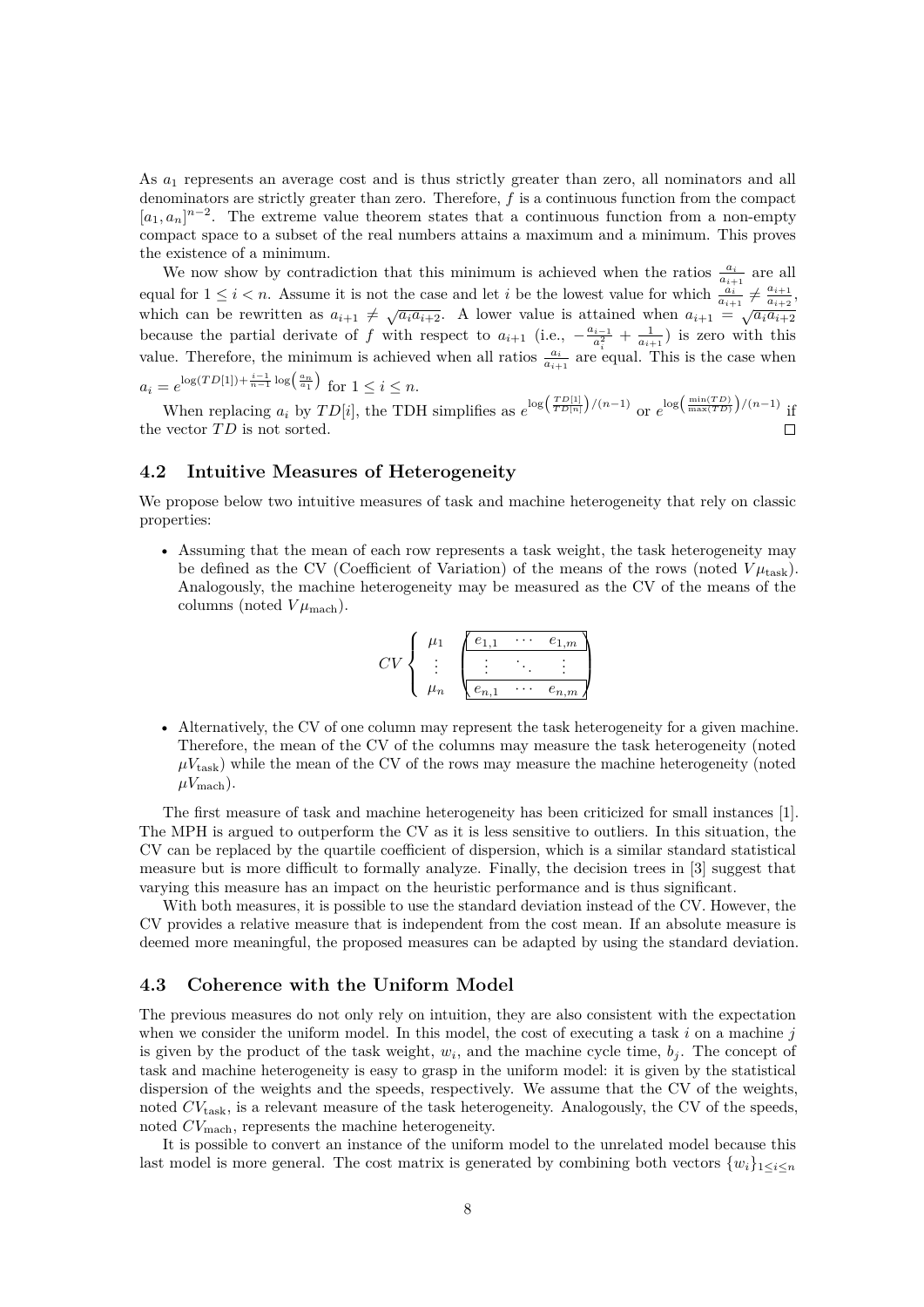and  ${b_j}_{1 \leq j \leq m}$  such that  $e_{i,j} = w_i b_j$ . As we know the heterogeneity properties of a uniform instance, we expect our proposed measures for the unrelated model to be consistent when applied on the converted instance.

<span id="page-8-0"></span>**Proposition 4.** Let  $U = (\{w_i\}_{1 \leq i \leq n}, \{b_j\}_{1 \leq j \leq m})$  be a uniform instance and  $E = \{e_{i,j}\}_{1 \leq i \leq n, 1 \leq j \leq m}$ *be the corresponding unrelated instance such that*  $e_{i,j} = w_i b_j$ . Then,  $CV_{task}(U) = V \mu_{task}(E)$  $\mu V_{task}(E)$  *and*  $CV_{mach}(U) = V \mu_{mach}(E) = \mu V_{mach}(E)$ .

*Proof.* By definition,  $CV_{\text{task}}(U) = \frac{\sqrt{\sum_{i=1}^{n} w_i^2/n - (\sum_{i=1}^{n} w_i/n)^2}}{N}$  $\sum_{i=1}^{n} \frac{w_i}{w_i/n}$  whereas  $V\mu_{\text{task}}(E)$  is the CV of the means of the rows. The mean of row *i* is  $\sum_{j=1}^{i=n} e_{i,j}/m = w_i/m \sum_{j=1}^{m} b_j$ . Then,  $V \mu_{\text{task}}(E) =$  $\sqrt{\sum_{i=1}^{n} (w_i \phi)^2/n - (\sum_{i=1}^{n} w_i \phi/n)^2}$  $\sum_{i=1}^{n} \frac{w_i \phi/n}{w_i \phi/n}$  where  $\phi = \sum_{j=1}^{m} b_j/m$  is the mean of the inverse speeds. Therefore,  $V\mu_{\text{task}}(E) = CV_{\text{task}}(U).$ 

Remember that  $\mu V_{\text{task}}(E)$  is the mean of the CV of the columns. The CV of column *j*,  $CV_j$  is

$$
CV_j = \frac{\sqrt{\sum_{i=1}^n e_{i,j}^2/n - (\sum_{i=1}^n e_{i,j}/n)^2}}{\sum_{i=1}^n e_{i,j}/n}
$$

$$
= \frac{\sqrt{\sum_{i=1}^n (w_i b_j)^2/n - (\sum_{i=1}^n (w_i b_j)/n)^2}}{\sum_{i=1}^n (w_i b_j)/n}
$$

$$
= CV_{\text{task}}(U)
$$

The mean of these CV is thus also  $CV_{\text{task}}(U)$ .

The demonstration is analogous for the machine heterogeneity measures.

 $\Box$ 

Proposition [4](#page-8-0) shows that our proposed measures are consistent with the intuition on uniform instances.

### **4.4 Heterogeneity of the Range-Based and CVB Methods**

We analyze the asymptotic heterogeneity properties of the CVB method with the proposed measures depending on the parameters  $V_{task}$  and  $V_{mach}$ . An estimator *T* converges to  $\theta$  when the expected value of *T* tends to  $\theta$  as the number of samples (*n* and *m* in our case) tends to  $\infty$ .

**Proposition 5.** The measure  $V\mu_{task}$  of a cost matrix generated using the CVB method with the *parameters*  $V_{task}$  *and*  $V_{mach}$  *converges to*  $V_{task}$  *as*  $n \rightarrow \infty$  *and*  $m \rightarrow \infty$ *.* 

*Proof.* This proof assumes that the mean of a set of *n* samples (called the sample mean) of a random variable with mean *µ* and standard deviation *σ* is a random variable with mean *µ* and standard deviation  $\frac{\sigma}{\sqrt{n}}$ . Moreover, the CV of a set of *n* samples (called the sample CV) of a random variable with CV *V* converges to *V* as  $n \to \infty$ .

Let  $\mu_i$  be the sample mean of the costs on row *i*. This row is the product of  $q[i]$ , which is a random variable that follows a distribution with mean  $\mu_{\text{task}}$  and CV  $V_{\text{task}}$ , and  $m$  values that follow a distribution with mean one and CV  $V_{\text{mach}}$ .  $\mu_i$  is thus also the product of the first random variable and the sample mean of the other *m* values, which follows a random variable with mean

one and CV  $\frac{V_{\text{mach}}}{\sqrt{m}}$ . Therefore, the mean of  $\mu_i$  is  $\mu_{\text{task}}$  and its CV is  $\sqrt{V_{\text{task}}^2}$  $\frac{V_{\text{mach}}^2}{m} + \frac{V_{\text{mach}}^2}{m} + V_{\text{task}}^2$ which tends to  $V_{\text{task}}$  as  $m \to \infty$ . The consistency properties have no impact on  $\mu_i$  because only values on the same row are ordered.

**Proposition 6.** *The measure*  $V \mu_{mach}$  *of a cost matrix generated using the CVB method with the parameters*  $V_{task}$  *and*  $V_{mach}$  *converges to*  $a\sqrt{b}V_{mach}$  *as*  $n \rightarrow \infty$  *and*  $m \rightarrow \infty$ *.* 

*Proof.* Let  $\mu_i$  be the sample mean of the costs on column *j*. The measure  $V\mu_{\text{mach}}$  is the ratio of the sample standard deviation of all  $\mu_j$ , noted  $\sigma\mu_{\text{mach}}$ , to the sample mean of all  $\mu_j$ , noted  $\mu\mu_{\text{mach}}$ .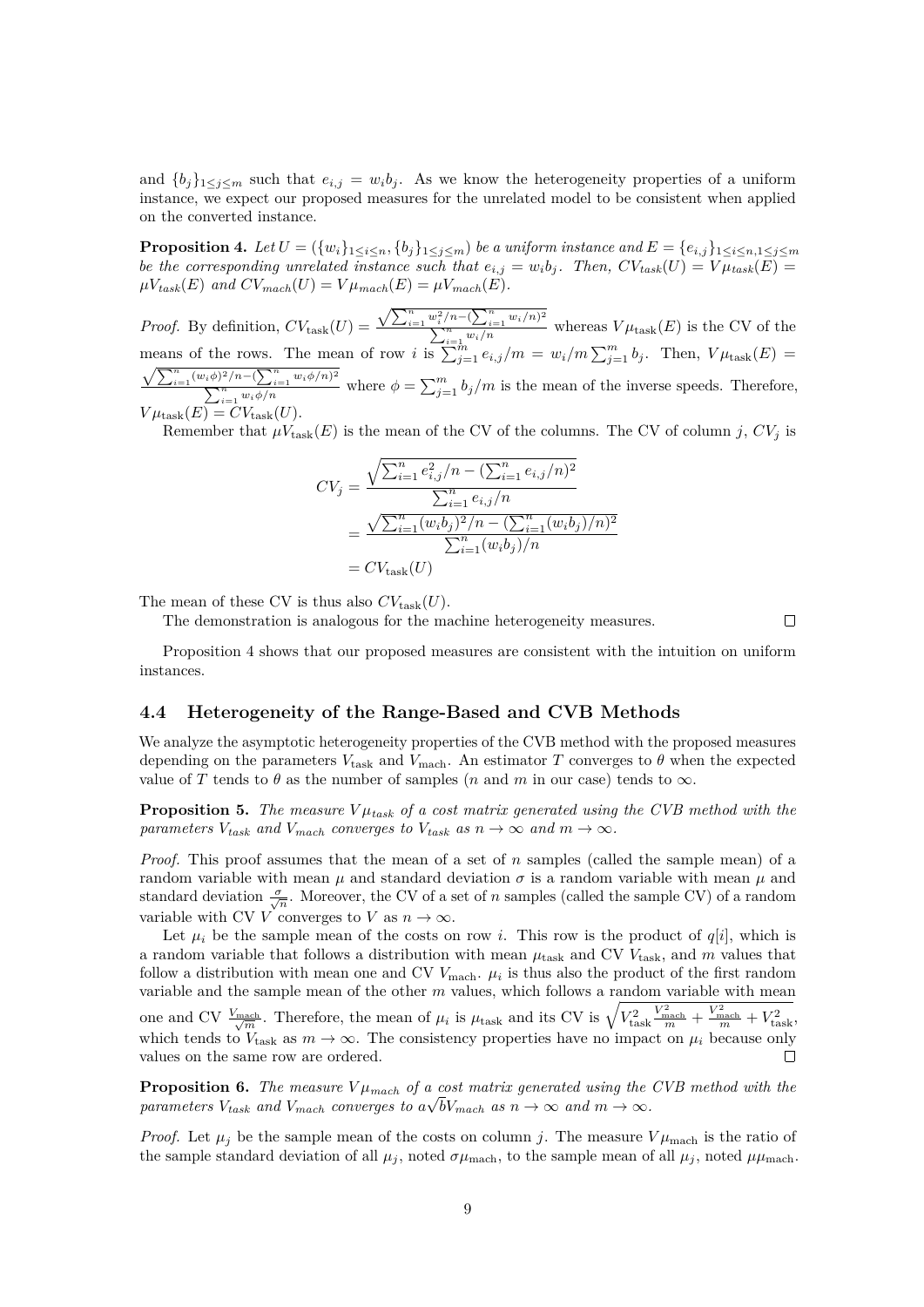Let's distinguish the columns where the costs are consistent  $(1 \leq j \leq bm)$  from the inconsistent columns  $(bm < j \le m)$ . For the inconsistent columns,  $\mu_j$  is the sample mean of *n* values that follow a product between a distribution with mean  $\mu_{\text{task}}$  and CV  $V_{\text{task}}$ , and a distribution with mean one and CV  $V_{\text{mach}}$ . Thus,  $\mu_j$  follows a distribution with mean  $\mu_{\text{task}}$  and CV  $\sqrt{\frac{V_{\text{task}}^2 V_{\text{mach}}^2 + V_{\text{task}}^2 + V_{\text{mach}}^2}{n}}$  for  $bm < j \leq m$ . Therefore, the sample mean of  $\mu_j$  converges to  $\mu_{\text{task}}$  and its sample s deviation converges to zero as  $n \to \infty$  for  $bm < j \leq m$ .

For the consistent columns,  $a \times n$  rows are sorted. Let  $q_p$  denotes the *p*-quantile of a distribution with mean one and CV  $V_{\text{mach}}$  (it is the value *x* for which  $F(x) = p$  where *F* is the cumulative distribution function). Note that  $e_{i,j} \to q[i]q_{j/(bm)}$  as  $m \to \infty$  for  $1 \leq i \leq an$  and  $1 \leq j \leq bm$ . Therefore,  $\mu_i$  can be decomposed as a weighted sum of sample means (one for the sorted rows and another for the last rows): the first sample mean follows a distribution with mean  $\mu_{\text{task}}q_{j/(bm)}$  and  $\text{CV}$   $\frac{V_{\text{task}}}{\sqrt{an}}$  while the second follows a distribution with mean  $\mu_{\text{task}}$  and  $\text{CV}$   $\sqrt{\frac{V_{\text{task}}^2 V_{\text{mask}}^2 + V_{\text{task}}^2 + V_{\text{mask}}^2}{(1-a)n}}$ . Therefore, the sample mean of  $\mu_j$  converges to  $a\mu_{\text{task}}q_{j/(bm)} + (1 - a)\mu_{\text{task}}$  and its sample standard deviation converges to zero as  $n \to \infty$  for  $1 \leq j \leq bm$ .

On one hand,  $\mu\mu_{\text{mach}} = \frac{1}{m} \sum_{j=1}^{m} \mu_j = \frac{1}{m} (\sum_{j=1}^{bm} (a\mu_{\text{task}} q_{j/(bm)}) + (1 - a)\mu_{\text{task}}) + (1 - b)m\mu_{\text{task}}) =$  $ab\mu_{\text{task}}\frac{1}{bm}\sum_{j=1}^{bm}q_{j/(bm)}+(1-a)b\mu_{\text{task}}+(1-b)\mu_{\text{task}}$  as  $n\to\infty$ . Note that  $\frac{1}{bm}\sum_{j=1}^{bm}q_{j/(bm)}=$  $\int_0^1 q_p dp = 1$  as  $m \to \infty$ . Thus,  $\mu \mu_{\text{mach}} = \mu_{\text{task}}$  as  $n \to \infty$  and  $m \to \infty$ . On the other hand, as  $n \to \infty$  and  $m \to \infty$ :

$$
\sigma\mu_{\text{mach}} = \sqrt{\frac{1}{m} \sum_{j=1}^{m} \mu_j^2 - \left(\frac{1}{m} \sum_{j=1}^{m} \mu_j\right)^2}
$$
  
=  $\sqrt{\frac{1}{m} \sum_{j=1}^{bm} \mu_j^2 + \frac{1}{m} \sum_{j=bm+1}^{m} \mu_j^2 - \mu_{\text{task}}^2}$   
=  $\sqrt{\frac{1}{m} \sum_{j=1}^{bm} (a\mu_{\text{task}}q_{j/(bm)} + (1-a)\mu_{\text{task}})^2 + \frac{1}{(1-b)\mu_{\text{task}}^2 - \mu_{\text{task}}^2)}}$   
=  $\mu_{\text{task}} \sqrt{\frac{1}{m} \sum_{j=1}^{bm} (a^2q_{j/(bm)}^2 + 2aq_{j/(bm)}(1-a) + \frac{1}{(1-a)^2) - b}}$ 

$$
= \mu_{\text{task}} \sqrt{a^2 b \frac{1}{bm} \sum_{j=1}^{bm} q_{j/(bm)}^2 + 2a(1-a)b \frac{1}{bm} \sum_{j=1}^{bm} q_{j/(bm)} + \frac{1}{(1-a)^2 b - b}}
$$

$$
= a\sqrt{b}\mu_{\text{task}} \sqrt{\frac{1}{bm} \sum_{j=1}^{bm} q_{j/(bm)}^2 - 1}
$$

Note that  $\frac{1}{bm} \sum_{j=1}^{bm} q_j^2 / (bm) = \int_0^1 q_p^2 dp = \int_{-\infty}^{\infty} x^2 f(x) dx = V_{\text{mach}}^2 + 1$  as  $m \to \infty$  with the substitution  $p = F(x)$  and  $dp = f(x)dx$  where *f* is the probability density function of a distribution with mean one and CV  $V_{\text{mach}}$ . This requires the distribution to be continuous, which is the case for the gamma distribution. Therefore,  $\sigma\mu_{\text{mach}} = a\sqrt{b\mu_{\text{task}}}V_{\text{mach}}$  and  $V\mu_{\text{mach}} = a\sqrt{bV_{\text{mach}}}$  as  $n \to \infty$  and  $m \to \infty$ .  $\Box$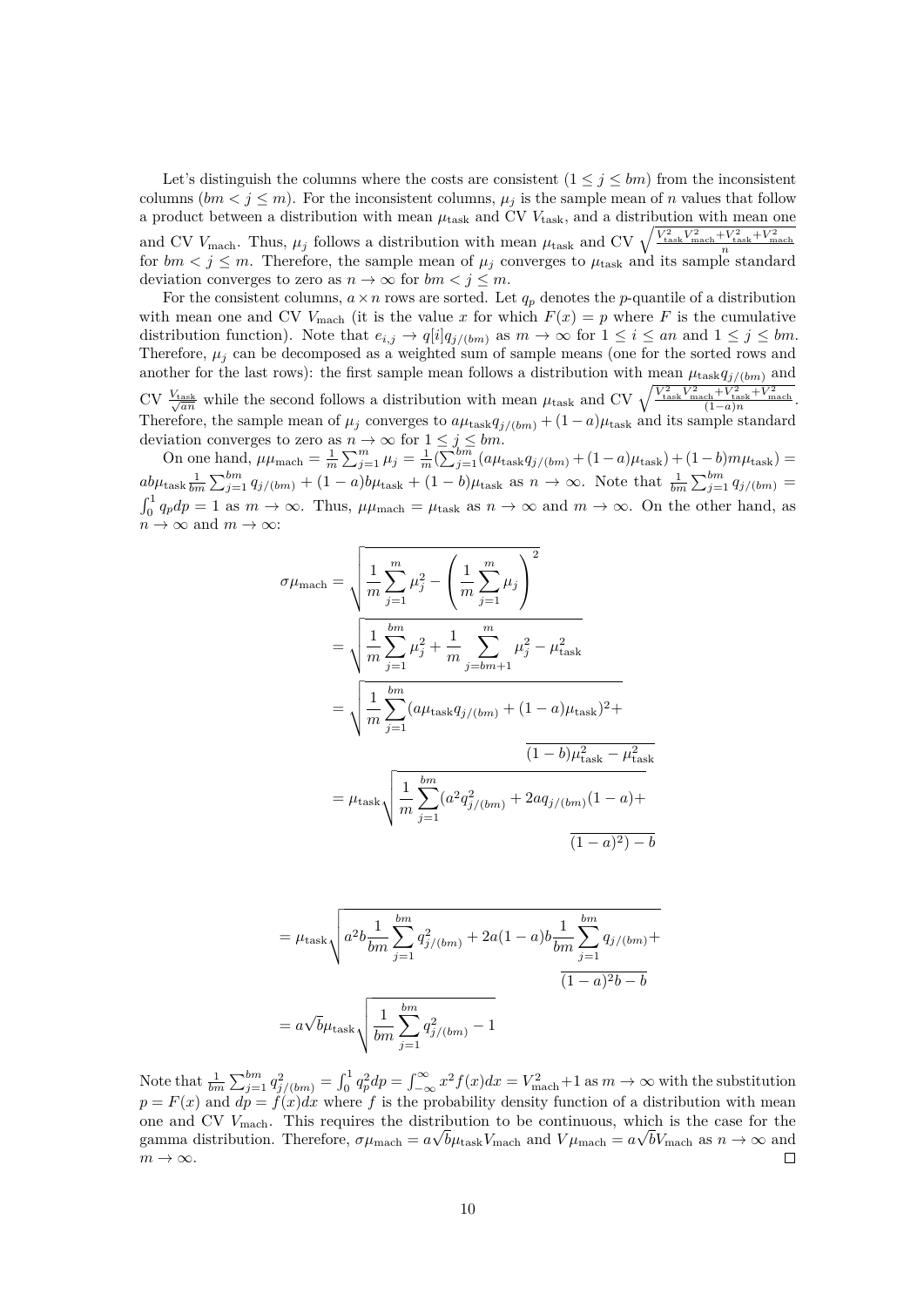<span id="page-10-0"></span>Table 4: Summary of the heterogeneity properties of the CVB method.

| Measure              | Value                                                                                                                                                   |                      |
|----------------------|---------------------------------------------------------------------------------------------------------------------------------------------------------|----------------------|
| $V\mu_{\rm task}$    | $V_{\text{task}}$                                                                                                                                       |                      |
| $\mu V_{\rm task}$   | $\begin{cases} \Phi = \sqrt{V_{\text{task}}^2 V_{\text{mach}}^2 + V_{\text{task}}^2 + V_{\text{mach}}^2} \\ bV_{\text{task}} + (1 - b)\Phi \end{cases}$ | if $a=0$<br>if $a=1$ |
| $V\mu_{\text{mach}}$ | $a\sqrt{b}V_{\text{mach}}$                                                                                                                              |                      |
| $\mu V_{\rm mach}$   | $V_{\text{mach}}$                                                                                                                                       |                      |

**Proposition 7.** *The measure µVtask of a cost matrix generated using the CVB method with the* parameters  $V_{task}$  and  $V_{mach}$  converges to  $\sqrt{V_{task}^2 V_{mach}^2 + V_{task}^2 + V_{mach}^2}$  as  $n \to \infty$  if the matrix is inconsistent and to  $bV_{task} + (1 - b)\sqrt{V_{task}^2 V_{mach}^2 + V_{task}^2 + V_{mach}^2}$  as  $n \to \infty$  and  $m \to \infty$  if  $a = 1$ .

*Proof.* Let  $V_j$  be the sample CV of column *j*. When  $a = 0$ , the values on column *j* follow a distribution that is the product of a distribution with mean  $\mu_{\text{task}}$  and CV  $V_{\text{task}}$ , and a distribution with mean one and CV  $V_{\text{mach}}$ . Therefore,  $V_j$  converges to  $\sqrt{V_{\text{task}}^2 V_{\text{mach}}^2 + V_{\text{task}}^2 + V_{\text{mach}}^2}$  as  $n \to \infty$ . Since this value does not depends on  $j$ ,  $\mu V_{\text{task}}$  (the sample mean of these sample CV) also converges to  $\sqrt{V_{\text{task}}^2 V_{\text{mach}}^2 + V_{\text{task}}^2 + V_{\text{mach}}^2}$  as  $n \to \infty$ .

When  $a = 1$ ,  $V_j$  still converges to  $\sqrt{V_{\text{task}}^2 V_{\text{mach}}^2 + V_{\text{task}}^2 + V_{\text{mach}}^2}$  as  $n \to \infty$  for  $bm < j \leq m$ . However,  $\mu_j$  (the sample mean of column *j*) converges to  $\mu_{\text{task}}q_{j/(bm)}$  as  $n \to \infty$  and  $m \to \infty$ while  $\sigma_j$  (the sample standard deviation of column *j*) converges to  $\mu_{\text{task}}V_{\text{task}}q_{j/(bm)}$  as  $n \to \infty$ and  $m \to \infty$  for  $1 \leq j \leq bm$ . Thus,  $V_j$  converges to  $V_{\text{task}}$  as  $n \to \infty$  and  $m \to \infty$  for  $1 \leq j \leq bm$ . Therefore,  $\mu V_{\text{task}}$  converges to  $bCV_{\text{task}} + (1-b)\sqrt{V_{\text{task}}^2 V_{\text{mach}}^2 + V_{\text{task}}^2 + V_{\text{mach}}^2}$  as  $n \to \infty$  and  $m \to \infty$ .

**Proposition 8.** The measure  $\mu V_{mach}$  of a cost matrix generated using the CVB method with the *parameters*  $V_{task}$  *and*  $V_{mach}$  *converges to*  $V_{mach}$  *as*  $m \rightarrow \infty$ *.* 

*Proof.* Let  $V_i$  be the sample CV of row *i*. The values on row *i* follow a distribution that is the product of  $q[i]$  and a distribution with mean one and CV  $V_{\text{mach}}$ . Therefore,  $V_i$  converges to  $V_{\text{mach}}$ as  $m \to \infty$ . Since this value does not depend on *i*,  $\mu V_{\text{mach}}$  (the sample mean of these sample CV) also converges to  $V_{\text{mach}}$  as  $m \to \infty$ .  $\Box$ 

Table [4](#page-10-0) synthesises the previous formal results. They can be extended to the range-based method by replacing *V*<sub>task</sub> by the CV of the first random variable  $(\frac{\sqrt{12}}{6} \frac{R_{\text{task}}-1}{R_{\text{task}}+1})$  and *V*<sub>mach</sub> by the CV of the second one  $(\frac{\sqrt{12}}{6} \frac{R_{\text{mach}}-1}{R_{\text{mach}}+1})$ . Indeed, the proofs only use the mean and the CV of the underlying distributions. Moreover, the uniform distribution is also continuous. Although the formal analysis of  $\mu V_{\text{task}}$  for arbitrary values of *a* was unsuccessful, the following formula provides a close estimate:  $a^2bV_{\text{task}} + (1 - a^2b)\sqrt{V_{\text{task}}^2V_{\text{mach}}^2 + V_{\text{task}}^2 + V_{\text{mach}}^2}$ .

In the case of complete consistency (i.e., when  $a = b = 1$ ),  $V\mu_{\text{task}} = \mu V_{\text{task}} = V_{\text{task}}$  and  $V\mu_{\text{mach}} = \mu V_{\text{mach}}$ , which supports the proposed heterogeneity measures. This special case is due to the fact that consistent cost matrices are closer to uniform instances than inconsistent ones and both measures are equivalent for uniform instances.

However, the CVB method has two issues. As a consequence of the asymmetry of the generation method, the task heterogeneity is not symmetric to the machine heterogeneity. For instance, we have  $\mu V_{\text{task}} = \sqrt{V_{\text{task}}^2 V_{\text{mach}}^2 + V_{\text{task}}^2 + V_{\text{mach}}^2}$ , whereas  $V \mu_{\text{mach}} = V_{\text{mach}}$  for inconsistent matrices. This makes the generation method less direct as the parameters must be chosen such as to circumvent this asymmetry. In particular, if a high machine heterogeneity is required, then the task heterogeneity will also be high.

The second issue is related to the impact of the consistency parameters on the heterogeneity properties. It biases comparisons of scheduling methods when cost matrices are used with different consistency settings because these matrices will also have different heterogeneity properties. The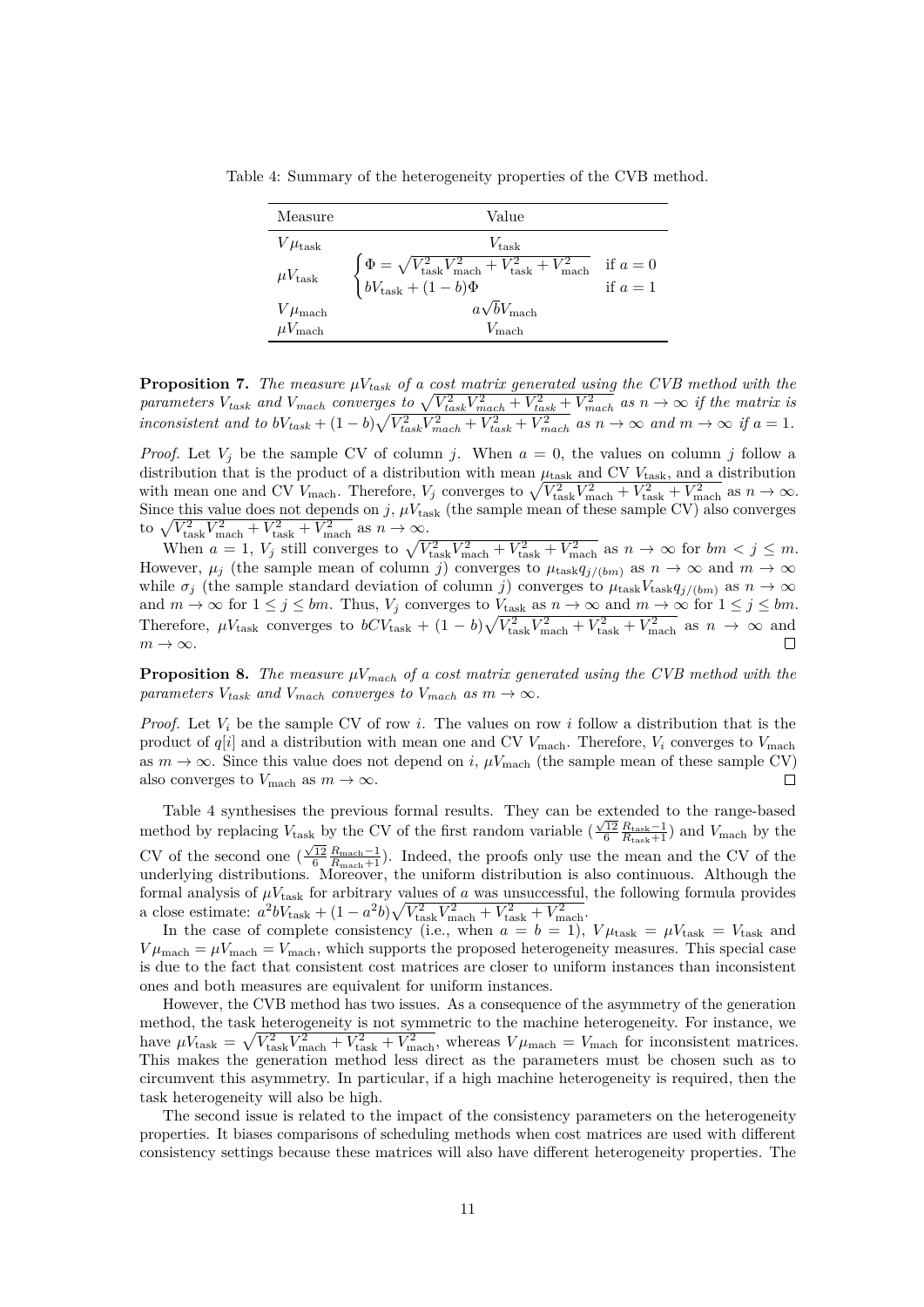<span id="page-11-1"></span>

(a) Range-based method

(b) CVB method

Figure 2: Heterogeneity properties ( $V\mu_{\text{task}}$  and  $V\mu_{\text{mach}}$ ) of cost matrices used in the literature. Two points are not shown for the CVB method: (1*.*4*,* 0) and (1*.*8*,* 0).

range-based method presents an even stronger bias as both  $V_{\text{task}}$  and  $V_{\text{mach}}$  tend to  $\frac{\sqrt{12}}{6}$  as  $R_{\text{task}} \to \infty$  and  $R_{\text{mach}} \to \infty$  (the heterogeneity properties are thus often similar).

### **4.5 Task and Machine Heterogeneity in Previous Studies**

For each of the instances summarized in Section [3,](#page-2-0) we computed both heterogeneity measures using the formulas of Table [4](#page-10-0) and the input parameters:  $R_{task}$  and  $R_{mach}$  for the range-based method; *V*task and *V*mach for the CVB method; and the consistency parameters, *a* and *b*, for both methods. For the case when  $0 < a < 1$ ,  $\mu V_{\text{task}}$  was measured on a single  $1000 \times 1000$  cost matrix that was generated with the range-based or the CVB method. When the consistency values are missing, matrices are assumed to be inconsistent. Finally, the mean is set to 1 when it is not given with the CVB method because it has no impact on any measure.

Figures [2](#page-11-1) and [3](#page-12-0) depict the values for the measures proposed above. The range-based method has a clear bias because many heterogeneity values have never been obtained. Also, the consistency parameters invalidate the claimed properties of the cost matrices with respect to the heterogeneity quadrant for both heterogeneity measures: some *hihi* instances have the same machine heterogeneity as *lolo* instances on Figure [2,](#page-11-1) whereas some *lohi* instances have the same task heterogeneity as *hilo* instances on Figure [3.](#page-12-0)

This analysis is also consistent with the observation made in [\[2\]](#page-20-7) about the fact that the range-based and CVB methods do not cover the entire range of possible values for the MPH.

As mentioned in Section [4.2,](#page-7-0) both proposed heterogeneity measures are relative. This allows a direct comparison between each heterogeneity value. Using the standard deviation instead would require normalizing them for this analysis.

### <span id="page-11-0"></span>**5 Controlling the Heterogeneity**

We are interested in generating cost matrices that have specific heterogeneity properties according to the measures introduced in Section [4.](#page-5-0) We propose two methods that both alter a cost matrix generated from uniform instances for which we control the task and machine heterogeneities. These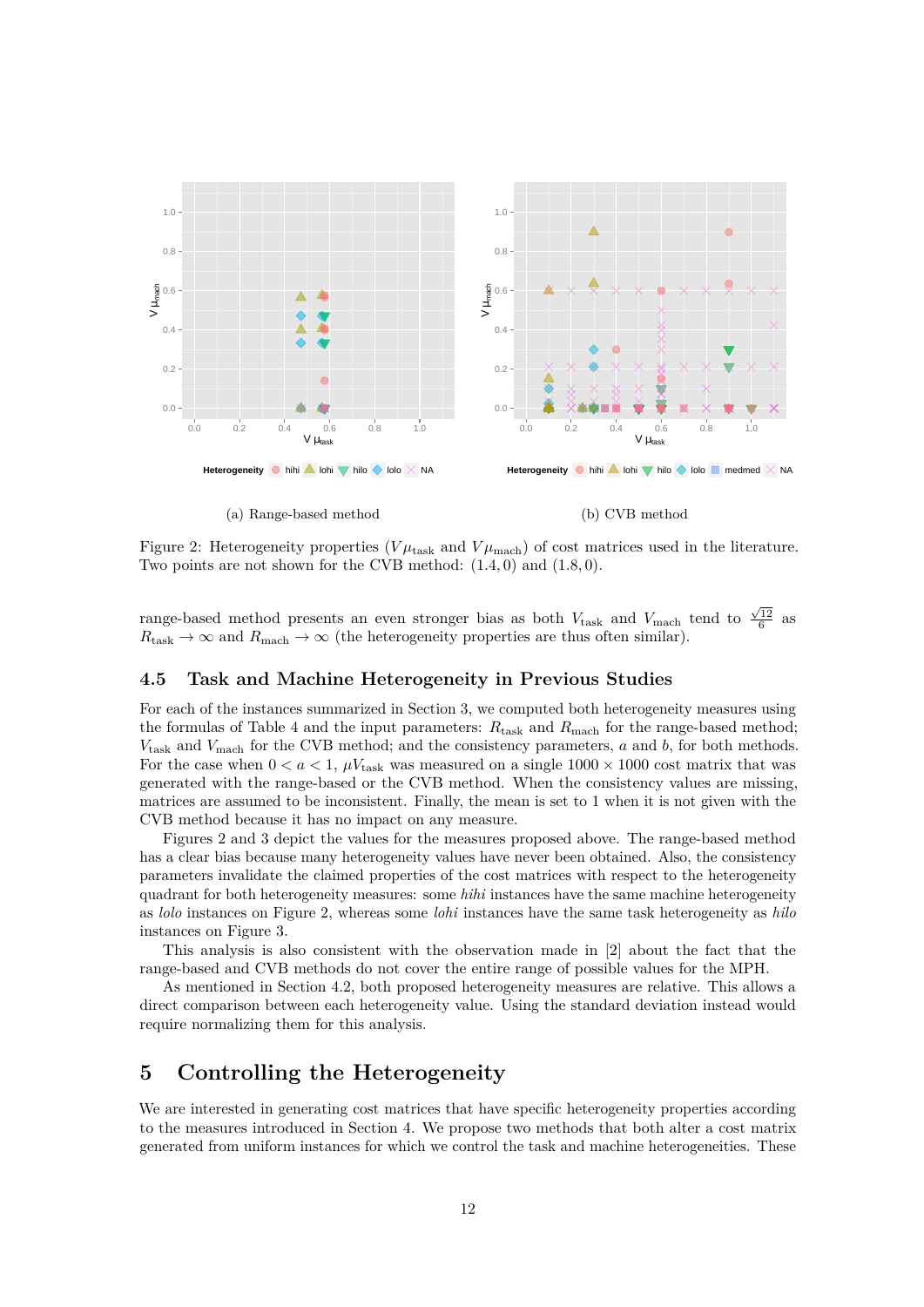<span id="page-12-0"></span>

(a) Range-based method

(b) CVB method

Figure 3: Heterogeneity properties ( $\mu V_{\text{task}}$  and  $\mu V_{\text{mach}}$ ) of cost matrices used in the literature. The *x*-scale is twice as large as in Figure [2](#page-11-1) for the CVB method because large values of  $V_{\text{mach}}$  tends to increase the measure  $\mu V_{\text{task}}$ . One point is not shown for the CVB method: (2.01, 2).

cost matrices have specific properties in terms of consistency and correlation between each row and each column, and the proposed methods introduce some randomness in it. They both possess the same time complexity (i.e., *O*(*nm*)).

#### **5.1 Shuffling Method**

The first proposed method shuffles the costs in the matrix that corresponds to a uniform instance (see Algorithm [4\)](#page-13-0). It first generates the task weights on Line [2](#page-13-1) and the inverse of the machine speeds on Line [5.](#page-13-2) The corresponding matrix is computed on Line [9](#page-13-3) before starting the shuffling part. For each cost  $e_{i,j}$ , another cost  $e_{i',j'}$  is selected on a different row and column (Lines [14](#page-13-4) and [15\)](#page-13-5). The same amount is then removed from these costs and is added to two other costs,  $e_{i,j'}$ and  $e_{i',j}$  (one that is on the same row as the first cost and on the same column as the second, and another one that is on the same row as the second cost and on the same column as the first). This step (Lines [25](#page-13-6) to [28\)](#page-13-7) preserves the mean of each row and the mean of each column. The heterogeneity properties thus remain the same.

The transferred amount is the largest value (in absolute) such that no cost among the four considered costs becomes lower than the minimum one among them (this prevents costs to be arbitrarily low). For instance, if  $e_{i,j}$  is the minimum cost (i.e.,  $e_{i,j} = \min(e_{i,j}, e_{i',j}, e_{i,j'}, e_{i',j'})$ ), there are two cases: if  $e_{i,j'} < e_{i',j}$ , then  $e_{i,j'}$  becomes the new minimum and the added value to  $e_{i,j}$  and to  $e_{i',j'}$  is  $e_{i,j'} - e_{i,j}$ ; otherwise, it is  $e_{i',j} - e_{i,j}$ .

Maintaining both the minimum and the maximum cost is not possible because the cost matrix is generated from a uniform instance. This method focuses only on preventing costs to be arbitrarily low because it is critical to guarantee positive costs.

<span id="page-12-1"></span>**Proposition 9.** *When used with parameters Vtask and Vmach, the shuffling method generates costs with expected value* 1*.*

*Proof.* Costs in the matrix corresponding to the uniform matrix follow a distribution that is the product of two distributions with mean one. Therefore, the expected value of the costs in the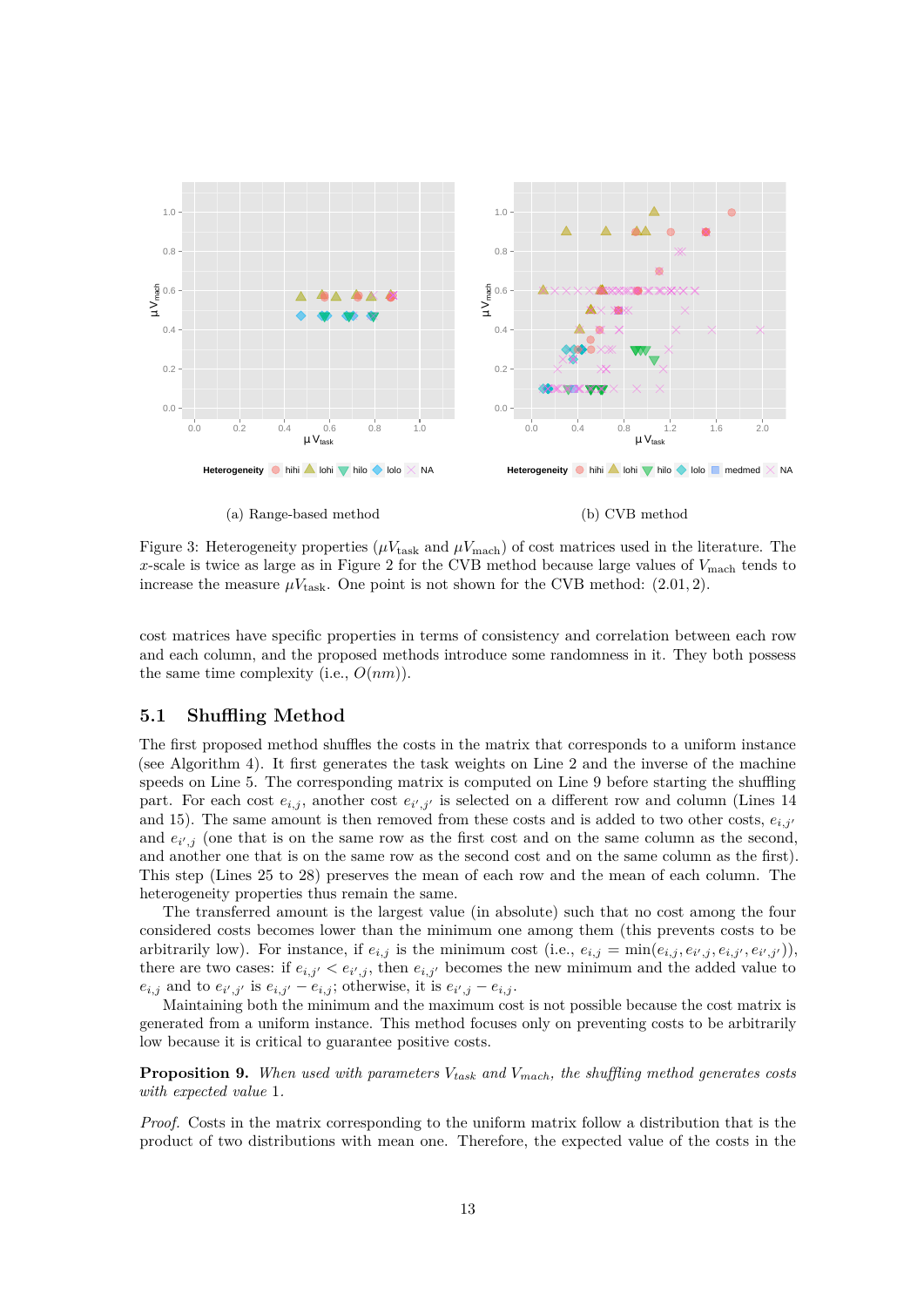**ALGORITHM 4:** Shuffling cost matrix generation with gamma distribution

<span id="page-13-5"></span><span id="page-13-4"></span><span id="page-13-3"></span><span id="page-13-2"></span><span id="page-13-1"></span>**Input:**  $n, m, V_{\text{task}}, V_{\text{mach}}$ **Output:** a  $n \times m$  cost matrix 1: **for all** 1 ≤ *i* ≤ *n* **do** 2:  $w_i \leftarrow G(1/V_{\text{task}}^2, V_{\text{task}}^2)$ 3: **end for** 4: **for all**  $1 \leq j \leq m$  **do** 5:  $b_j \leftarrow G(1/V_{\text{mach}}^2, V_{\text{mach}}^2)$ 6: **end for** 7: **for all**  $1 \leq i \leq n$  **do** 8: **for all**  $1 \leq j \leq m$  **do** 9:  $e_{i,j} \leftarrow w_i b_j$ 10: **end for** 11: **end for** 12: **for all**  $1 \leq i \leq n$  **do** 13: **for all**  $1 \leq j \leq m$  **do** 14: *i*  $i' \leftarrow (U(1, n-1) + i - 1 \mod n) + 1$ 15: *j*  $j'$  ←  $(U(1, n-1) + j - 1 \mod m) + 1$ 16: **if**  $e_{i,j} = \min(e_{i,j}, e_{i',j}, e_{i,j'}, e_{i',j'})$  then 17:  $d \leftarrow \min(e_{i',j} - e_{i,j}, e_{i,j'} - e_{i,j})$ 18: **else if**  $e_{i',j} = \min(e_{i',j}, e_{i,j'}, e_{i',j'})$  then 19:  $d \leftarrow -\min(e_{i,j} - e_{i',j}, e_{i',j'} - e_{i',j})$ 20: **else if**  $e_{i,j'} = \min(e_{i,j'}, e_{i',j'})$  then 21:  $d \leftarrow -\min(e_{i,j} - e_{i,j'}, e_{i',j'} - e_{i,j'})$ 22: **else** 23:  $d \leftarrow \min(e_{i',j} - e_{i',j'}, e_{i,j'} - e_{i',j'})$ 24: **end if** 25:  $e_{i,j} \leftarrow e_{i,j} + d$ 26:  $e_{i',j} \leftarrow e_{i',j} - d$ 27:  $e_{i,j'} \leftarrow e_{i,j'} - d$ 28: *e<sup>i</sup>*  $e_{i',j'} \leftarrow e_{i',j'} + d$ 29: **end for** 30: **end for** 31: **return**  ${e_{i,j}}_{1 \leq i \leq n, 1 \leq j \leq m}$ 

<span id="page-13-7"></span><span id="page-13-6"></span><span id="page-13-0"></span>matrix before the shuffling step is also one. The shuffling step does not change the expected value of the costs because the amount that is taken on any cost is given to another cost.  $\Box$ 

<span id="page-13-8"></span>**Proposition 10.** *The measure*  $V\mu_{task}$  *of a cost matrix generated using the shuffling method with the parameters*  $V_{task}$  *and*  $V_{mach}$  *converges to*  $V_{task}$  *as*  $n \rightarrow \infty$ *.* 

*Proof.* Analogously to the proof of Proposition [9,](#page-12-1) the shuffling step has no impact on the mean of each row and each column. The measure  $V\mu_{\text{task}}$  is thus the same for the final cost matrix as for the intermediate matrix that corresponds to a uniform instance.

As a corollary of Proposition [4,](#page-8-0) the sample CV of the sample means of all rows in this intermediate matrix is equal to the sample CV of the vector  $\{w_i\}_{1\leq i\leq n}$ . This last sample CV converges to  $V_{\text{task}}$  as  $n \to \infty$ .  $\Box$ 

**Proposition 11.** *The measure*  $V\mu_{mach}$  *of a cost matrix generated using the shuffling method with the parameters*  $V_{task}$  *and*  $V_{mach}$  *converges to*  $V_{mach}$  *as*  $m \rightarrow \infty$ *.* 

*Proof.* Due to the symmetry of the shuffling method, the proof is analogous to the proof of Proposition [10.](#page-13-8)  $\Box$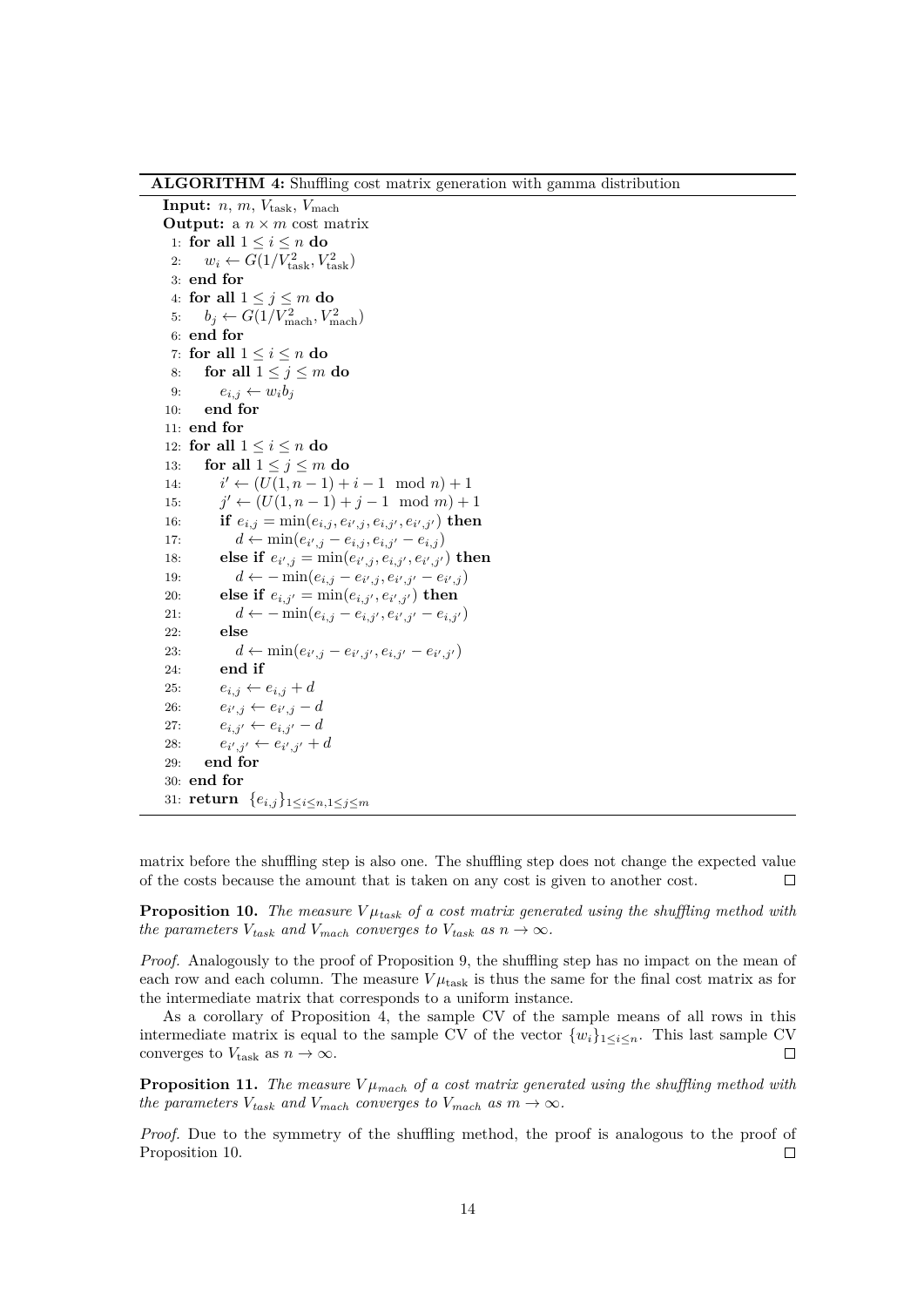<span id="page-14-0"></span>Table 5: Summary of the cost matrix properties with the shuffling method.

| Property             | Value             |
|----------------------|-------------------|
| Expected value       |                   |
| $V\mu_{\rm task}$    | $V_{\rm task}$    |
| $V\mu_{\text{mach}}$ | $V_{\text{mach}}$ |

**Input:**  $n, m, V_{task}, V_{mach}, V_{noise}$ **Output:** a *n* × *m* cost matrix 1: **for all**  $1 \leq i \leq n$  **do** 2:  $w_i \leftarrow G(1/V_{\text{task}}^2, V_{\text{task}}^2)$ 3: **end for** 4: **for all**  $1 \leq j \leq m$  **do** 5:  $b_j \leftarrow G(1/V_{\text{mach}}^2, V_{\text{mach}}^2)$ 6: **end for** 7: **for all** 1 ≤ *i* ≤ *n* **do** 8: **for all**  $1 \leq j \leq m$  **do** 9:  $e_{i,j} \leftarrow w_i b_j \times G(1/V_{\text{noise}}^2, V_{\text{noise}}^2)$ 10: **end for** 11: **end for** 12: **return**  ${e_{i,j}}_{1 \leq i \leq n, 1 \leq j \leq m}$ 

<span id="page-14-2"></span><span id="page-14-1"></span>Table [5](#page-14-0) summarizes the formal results related to the shuffling method.

#### <span id="page-14-4"></span>**5.2 Noise-Based Method**

The second method, described in Algorithm [5,](#page-14-1) relies on a simple idea, which was also used in [\[4\]](#page-20-9): each cost of a matrix, which corresponds to a uniform instance, is multiplied by a random variable with mean one (Line [9\)](#page-14-2).

**Proposition 12.** *When used with parameters Vtask, Vmach and Vnoise, the noise-based method gener*ates costs with expected value one and  $CV\sqrt{V_{task}^2V_{mach}^2V_{noise}^2+V_{task}^2V_{mach}^2+V_{task}^2V_{noise}^2+V_{mach}^2V_{noise}^2}$  $+V_{task}^{2} + V_{mach}^{2} + V_{noise}^{2}$ .

*Proof.* Each cost is the product of three random variables that have all the same mean one. Additionally, their CV (and standard deviations in this case) are *V*task, *V*mach and *V*noise. The global CV can be derived by remarking that the CV of the product of two random variables with CV  $V_1$  and  $V_2$  is  $\sqrt{V_1^2 V_2^2 + V_1^2 + V_2^2}$ .

<span id="page-14-3"></span>**Proposition 13.** *The measure*  $V\mu_{task}$  *of a cost matrix generated using the noise-based method with the parameters*  $V_{task}$ ,  $V_{mach}$  *and*  $V_{noise}$  *converges to*  $V_{task}$  *as*  $n \to \infty$  *and*  $m \to \infty$ *.* 

*Proof.* Let  $\mu_i$  be the sample mean of row *i*. This row is the product of  $w_i$ , which follows a distribution with mean one and CV  $V_{\text{task}}$ , and *m* values that are each the product of a random variable with mean one and CV  $V_{\text{mach}}$  and a random variable with mean one and CV  $V_{\text{noise}}$ .  $\mu_i$  is thus also the product of  $w_i$  and the sample mean of the other  $m$  values, which follows a random variable with mean one and CV  $\sqrt{\frac{V_{\text{mach}}^2 V_{\text{noise}}^2 + V_{\text{noise}}^2}{m}}$ . Therefore, the mean of  $\mu_i$  is one and its CV is  $\sqrt{V_{\rm task}^2}$  $\frac{V_{\text{mach}}^2 V_{\text{noise}}^2 + V_{\text{machine}}^2 + V_{\text{noise}}^2}{m} + V_{\text{task}}^2 + \frac{V_{\text{mach}}^2 V_{\text{noise}}^2 + V_{\text{noise}}^2 + V_{\text{noise}}^2}{m}$ , which tends to  $V_{\text{task}}$  as  $m \to \infty$ . Therefore, the sample CV of all  $\mu_i$  converges to  $V_{\text{task}}$  as  $n \to \infty$  and  $m \to \infty$ .

**Proposition 14.** *The measure*  $V \mu_{mach}$  *of a cost matrix generated using the noise-based method with the parameters*  $V_{task}$ ,  $V_{mach}$  *and*  $V_{noise}$  *converges to*  $V_{mach}$  *as*  $n \to \infty$  *and*  $m \to \infty$ *.*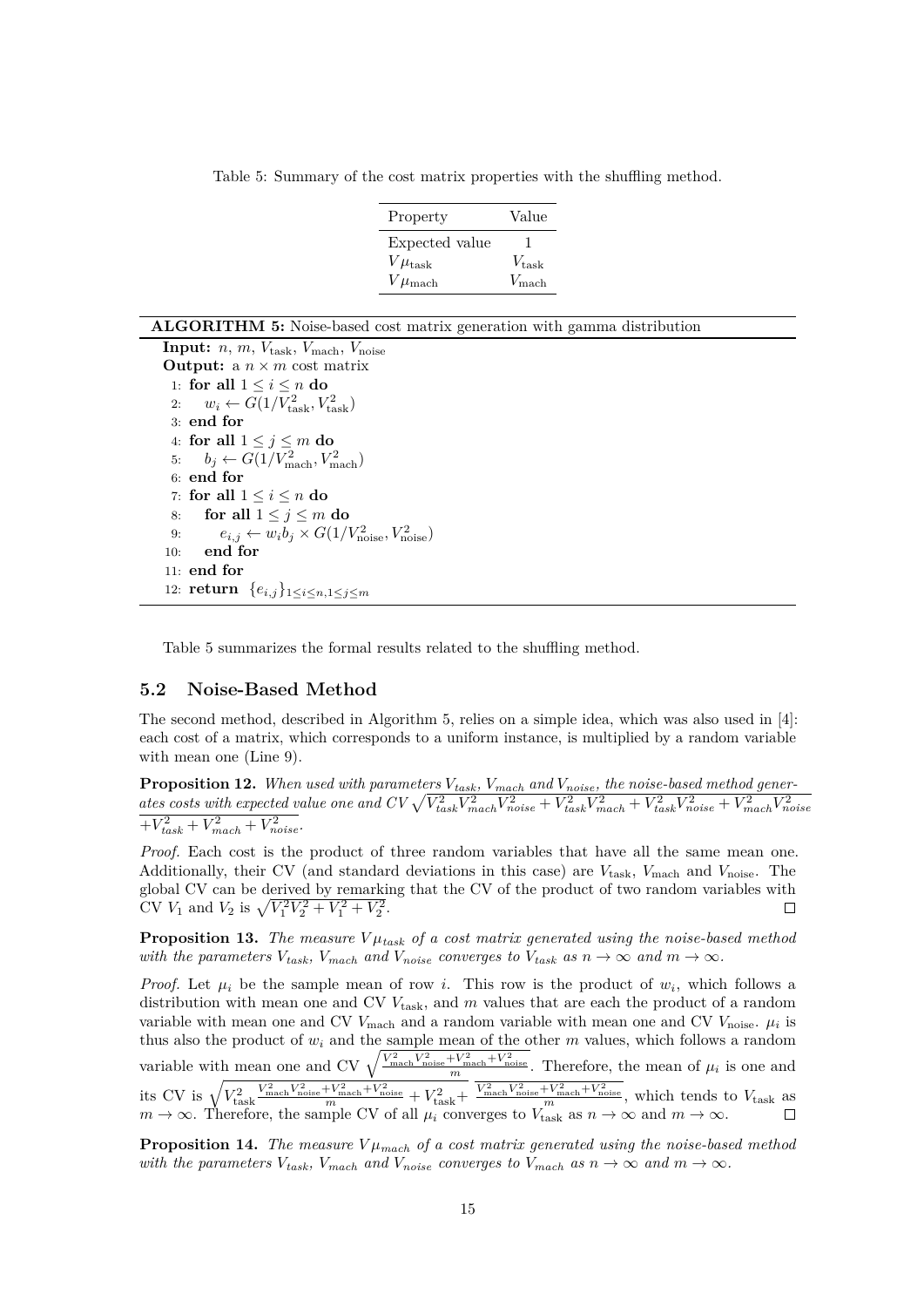| Prop-<br>erty         | Value                                                                                                                                                                                                                                  |
|-----------------------|----------------------------------------------------------------------------------------------------------------------------------------------------------------------------------------------------------------------------------------|
| $Fx-$                 |                                                                                                                                                                                                                                        |
| pected                | 1                                                                                                                                                                                                                                      |
| value                 |                                                                                                                                                                                                                                        |
| CV                    | $\begin{aligned} V_{\rm task}^2 V_{\rm mock}^2 V_{\rm noise}^2 + V_{\rm task}^2 V_{\rm mach}^2 + V_{\rm task}^2 V_{\rm noise}^2 + \\ V_{\rm mach}^2 V_{\rm noise}^2 + V_{\rm task}^2 + V_{\rm nach}^2 + V_{\rm noise}^2 \end{aligned}$ |
| Distri-<br>bution     | Product of three gamma laws                                                                                                                                                                                                            |
| $V\mu_{\rm task}$     | $V_{\rm task}$                                                                                                                                                                                                                         |
| $\mu V_{\rm task}$    | $\sqrt{V_{\rm task}^2 V_{\rm noise}^2 + V_{\rm task}^2 + V_{\rm noise}^2}$                                                                                                                                                             |
| $V\mu_{\text{mach}}$  | $V_{\rm mach}$                                                                                                                                                                                                                         |
| $\mu V_{\text{mach}}$ | $V_{\text{mach}}^2 V_{\text{noise}}^2 + V_{\text{mach}}^2 +$                                                                                                                                                                           |

<span id="page-15-2"></span>Table 6: Summary of the cost matrix properties with the noise-based method.

*Proof.* Due to the symmetry of the noise-based method, the proof is analogous to the proof of Proposition [13.](#page-14-3)  $\Box$ 

<span id="page-15-1"></span>**Proposition 15.** *The measure*  $\mu V_{task}$  *of a cost matrix generated using the noise-based method* with the parameters  $V_{task}$ ,  $V_{mach}$  and  $V_{noise}$  converges to  $\sqrt{V_{task}^2 + V_{task}^2 + V_{noise}^2}$  as  $n \to \infty$ .

*Proof.* Let  $V_j$  be the sample CV of column *j*. Each column is the product of  $b_j$  and *n* values that are each the product of a random variable with mean one and CV  $V_{task}$  and a random variable with mean one and CV  $V_{\text{noise}}$ . Thus,  $V_j$  converges to the CV of this product (i.e.,  $\sqrt{V_{\text{task}}^2 V_{\text{noise}}^2 + V_{\text{task}}^2 + V_{\text{noise}}^2}$ ) as  $n \to \infty$ . Therefore, the measure  $\mu V_{\text{task}}$  converges to  $\sqrt{V_{\text{task}}^2 V_{\text{noise}}^2 + V_{\text{task}}^2 + V_{\text{noise}}^2}$  as  $n \to \infty$ .

**Proposition 16.** *The measure*  $\mu V_{mach}$  *of a cost matrix generated using the noise-based method with* the parameters  $V_{task}$ ,  $V_{mach}$  and  $V_{noise}$  converges to  $\sqrt{V_{mach}^2 V_{noise}^2 + V_{mach}^2 + V_{noise}^2}$  as  $m \to \infty$ .

*Proof.* Due to the symmetry of the noise-based method, the proof is analogous to the proof of Proposition [15.](#page-15-1)  $\Box$ 

Table [6](#page-15-2) summarizes the formal results related to the noise-based method.

This method requires one additional parameter:  $V_{\text{noise}}$ . When the objective is to have cost matrices with specific values of  $V\mu_{\text{task}}$  and  $V\mu_{\text{mach}}$  (for large *n* and *m*), we propose to set  $V_{\text{noise}}$ to  $\min(V_{task}, V_{mach})$ . This limits the amount of noise in the costs.

Contrary to the shuffling method, the noise-based method can also generate cost matrices with specific values of  $\mu V_{\text{task}}$  and  $\mu V_{\text{mach}}$  (asymptotically). The parameters can be fixed as follow: if  $\mu V_{\text{task}} < \mu V_{\text{mach}}$ , then  $V_{\text{task}} = 0$ ,  $V_{\text{noise}} = \mu V_{\text{task}}$  and  $V_{\text{mach}} = \sqrt{(\mu V_{\text{mach}}^2 - \mu V_{\text{task}}^2)/(\mu V_{\text{task}}^2 + 1)}$ ; otherwise,  $V_{\text{mach}} = 0$ ,  $V_{\text{noise}} = \mu V_{\text{mach}}$  and  $V_{\text{task}} = \sqrt{(\mu V_{\text{task}}^2 - \mu V_{\text{mach}}^2)/(\mu V_{\text{mach}}^2 + 1)}$ . This setting maximizes the amount of noise.

Even though the shuffling method has less formal results (probably due to its combinatoric operations), the noise-based method has two drawbacks: the additional parameter is not trivial to determine and the method introduces more variation in the costs than the shuffling method. This makes this method more complex to use.

### <span id="page-15-0"></span>**6 Impact on Scheduling Heuristics**

This section assesses the impact of the heterogeneity properties defined in Section [4](#page-5-0) on the relative performance of some classic heuristics.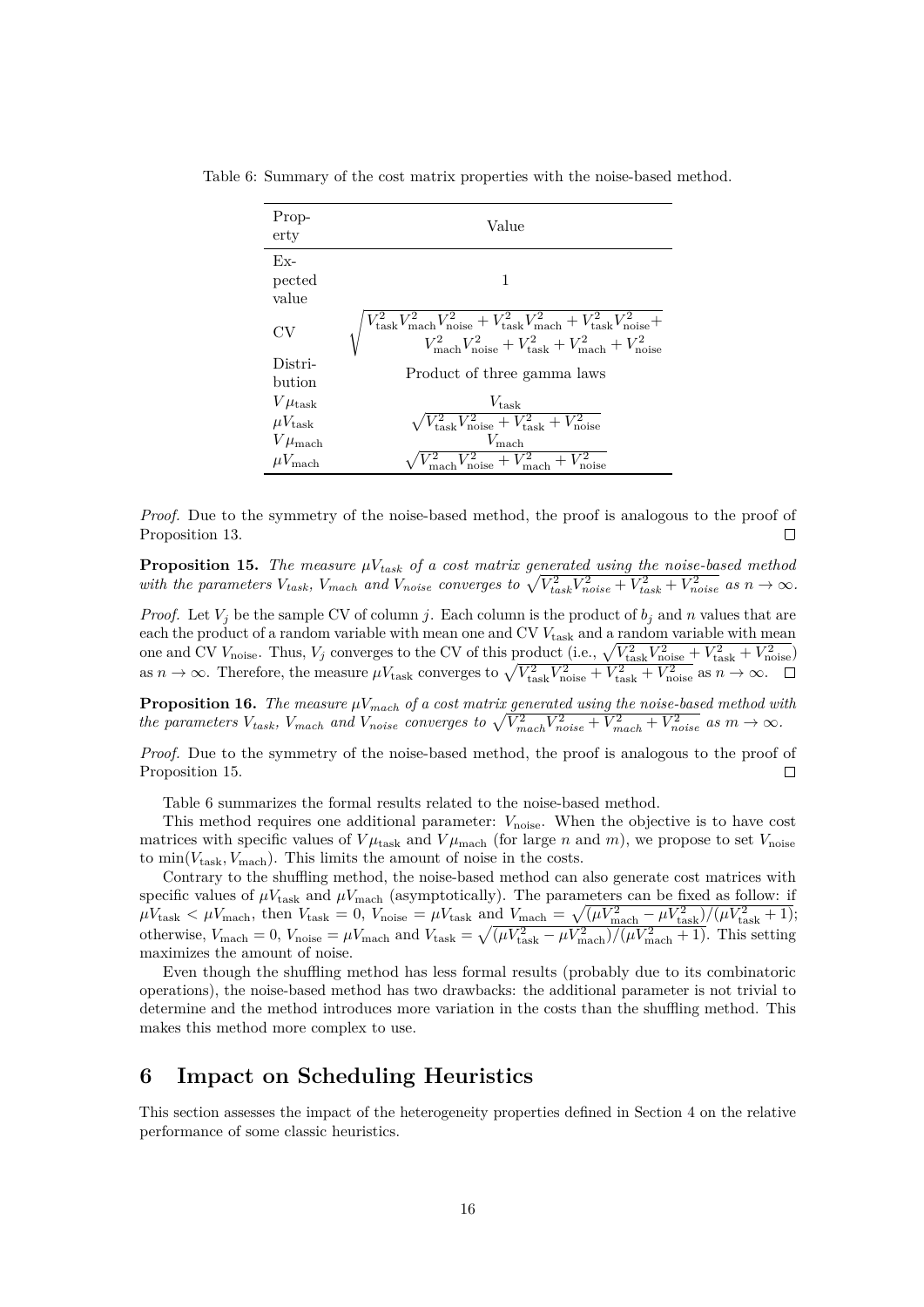| Name            | Ref  | Complexity               | Remark                                |
|-----------------|------|--------------------------|---------------------------------------|
| OLB             | 10   | nm                       | Opportunistic Load Balancing          |
| <b>MET</b>      | 10   | nm                       | Minimum Execution Time                |
| <b>MCT</b>      | 10   | nm                       | Minimum Completion Time               |
| Min-min         | [10] | $n^2m$                   | Earliest finish time of smallest task |
| Max-min         | [10] | $n^2m$                   | Earliest finish time of largest task  |
| $\mathrm{Suff}$ | [14] | $n^2m$                   | Task that will suffer most first      |
| GA.             | 10   | $\overline{\phantom{0}}$ | Genetic Algorithm                     |
| <b>HEFT</b>     | [25] | $nm + n \log(n)$         | Heterogeneous Earliest-Finish-Time    |
| HLPT            | [19] | $nm + n \log(n)$         | Heterogeneous version of LPT          |
| GreedySuff      |      | $nm \log(m)$             | Greedy allocation based on sufferage  |
| <b>BalSuff</b>  |      |                          | Reconsider MET mapping                |
| <b>BalEFT</b>   |      |                          | Reconsider MET mapping                |

<span id="page-16-0"></span>Table 7: Summary of the scheduling heuristics for the  $R||C_{\text{max}}$  problem.

#### **6.1 Scheduling Heuristics**

Our intention here is not to find the best heuristic but rather to show the impact of the cost matrix generation method on the performance results. We use classical heuristics from the literature summarized in Table [7.](#page-16-0) Most of them (OLB, MET, MCT, Min-min, Max-min, HEFT, HLPT, Suff) are list-based algorithms. The Genetic Algorithm (GA) relies on an initial population containing a solution obtained with Min-min. In addition to these classic heuristics, we added two more elaborated methods (the Bal prefixed methods) that try to reconsider an initial mapping obtained from MET (Minimum Execution Time) mapping: any task is moved to the machine that will finish it the earliest if it does not increase the maximum completion time. These heuristics are described in [\[12,](#page-21-6) Appendix C].

Getting relevant reference values (lower bounds on the makespan) for our performance measures is not straightforward in practice due to the heterogeneity of the problem. We thus rely on a variation of the genetic algorithm to provide an estimation of these values. The initial population is initialized, in addition to other random individuals, with all the solutions obtained by the other algorithms. The population evolution is based on the algorithm description given in [\[10\]](#page-20-1). An elite chromosome is maintained so that the resulting solution cannot be worse than any of the initial solutions and thus the genetic algorithm is no worse than any of the other algorithms.

### **6.2 Settings**

Cost matrices are generated with three different methods: the shuffling method and the noise-based method with two approaches to set the noise (see Section [5.2\)](#page-14-4). In all cases, there are two parameters: *V* $\mu_{\text{task}}$  and *V* $\mu_{proc}$  for the first two methods and  $\mu V_{\text{task}}$  and  $\mu V_{proc}$  for the last one. These two parameters are distributed in the range [0*.*001*,* 10] with 30 equidistant values using a probit scale  $(i.e., 0.001, 0.0014, 0.0019, 0.0026, ..., 5.3, 7.3, 10).$ 

All methods rely on the gamma distribution. However, when the CV is close to 10, it may generate zero values (it occurs in 1.4% of all the generated costs) due to rounding. The resulting cost matrix is altered to avoid this by setting to 2.225074e-308 (this is the value of the smallest non-zero normalized floating-point number, double.xmin, in R 3.3.0) each zero value. Otherwise some tasks may have no weight, which requires specific handling and is not realistic. The impact is however marginal and concerns only matrices for which  $V_{task} > 2.8$  or  $V_{mach} > 2.8$ .

For each pair of parameters, 200 cost matrices are generated with  $n = 100$  tasks and  $m = 30$ machines. For each scenario, we compute the makespan of each heuristic. We only consider the relative difference from the reference makespan:  $|C - C_{\text{min}}|/C_{\text{min}}$  where *C* is the makespan of a given heuristic and *C*min is the best makespan we obtained (the genetic algorithm initialized with all the solutions obtained by the other heuristics). The closer to zero, the better the performance.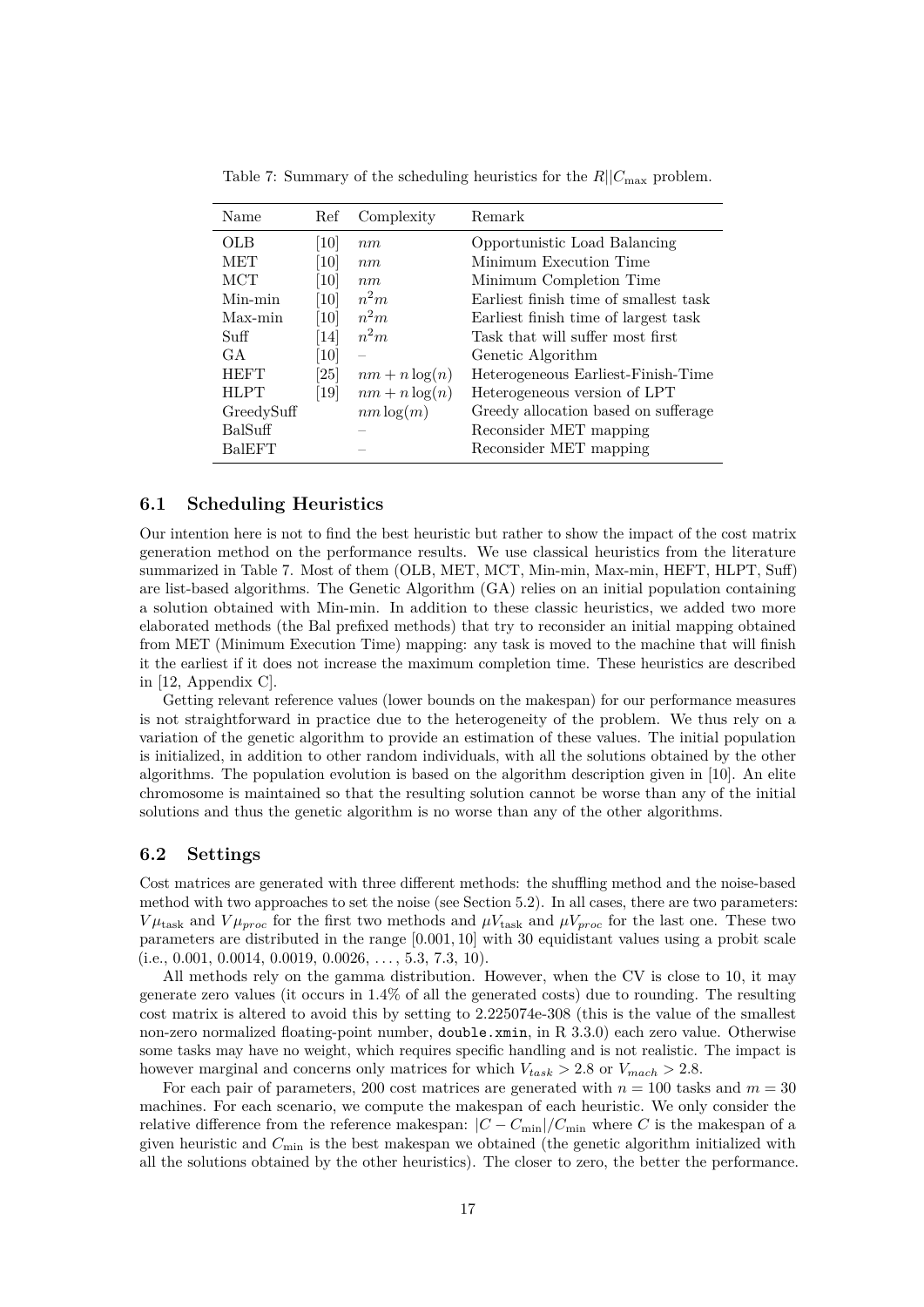### **6.3 Results**

Figure [4](#page-18-0) contains heat maps of the relative performance for each algorithm. On each figure, we use a logarithmic scale on both axes: the *x*-axis gives the heterogeneity value for the tasks ( $V\mu_{\rm task}$  or  $\mu V_{\text{task}}$ ) while the *y*-axis gives the heterogeneity value for the machines ( $V \mu_{\text{mach}}$  or  $\mu V_{\text{mach}}$ ). The bottom-left area represents almost homogeneous instances (same cost for each execution) while the top-right area is the most heterogeneous one. The heterogeneity values covered by the range-based and CVB methods in the literature are represented with dark rectangles on each sub-figure.

The scales on each heat map start at 0.001. We consider that an heterogeneity that is below this value is negligible and that a heuristic that is closer to the reference makespan than this value is good enough. For instance, BalSuff may be considered near-optimal when the heterogeneity values are below 1%.

Figure [4](#page-18-0) uses the shuffling method with the heterogeneity measure  $V\mu_{\text{task}}/V\mu_{\text{mach}}$ . Similar figures can be obtained with the noise-based method using either of the heterogeneity measures [\[12,](#page-21-6) Figures 6 and 7].

Figure [5](#page-19-0) plots the best heuristic depending on the heterogeneity properties. Contour lines show the number of heuristics which performance is closer to the best heuristics than 0.001. For instance, there are at least 5 heuristics whose relative performances are almost equivalent when task heterogeneity is high (i.e., if the best heuristic average relative difference from the reference value is 0.004, then at least 5 other heuristics have a relative difference lower than 0.005).

The heuristics are ordered by the number of instances for which no other heuristic produces a better solution. When several heuristics are equivalent for a given tile, the appearing heuristic is the one that is the best the least often. This allows one to see even the settings for which the worst heuristics may be good.

#### **6.4 Analysis**

The settings cover a large part of the possible instances for the *R*||*C*max problem. Specific scheduling problems may be associated to some areas on the figures. Problems considering homogeneous (*i.e.*, identical) tasks are situated on the left area:  $P|p_i = p|C_{\text{max}}$  (*i.e.*, same machine speeds) in the bottom corner and  $Q|p_i = p|C_{\text{max}}$  (*i.e.*, distinct machine speeds) for the above part. Inversely, problems considering tasks with varying weights allocated to homogeneous machines, the  $P||C_{\text{max}}$ problem, are situated on the bottom area. While the first two problems can be solved in polynomial time, the last problem is NP-complete.

The heat maps suggest that the area where the heterogeneity values are between 0.1 and 1 is more challenging for most heuristics (areas in dark blue on the heat maps are 30% far from the reference). This is confirmed by Figure [5](#page-19-0) where there is often a single best heuristic with these settings. Oppositely, many heuristics are close to the best one when the task heterogeneity is low or high, or when the machine heterogeneity is high. On one hand, execution costs are similar when the coefficient of variation is below 0.1. A non-optimal allocation will thus have a lower impact than with higher heterogeneity. On the other hand, most execution costs are close to zero when the coefficient of variation is higher than 1 and bad allocations may be easy to avoid because there are few allocations that are extremely critical while most of them are not. It is thus easier to generate a reasonable schedule.

When the machine heterogeneity is low (with medium task heterogeneity), there is often a single best heuristic. This suggests that these settings leads to difficult instances. As mentioned above, this is close to the  $P||C_{\text{max}}$  problem. We may conclude that dealing with heterogeneous tasks is more difficult than with heterogeneous machines, which is also supported by the asymmetry of the heat maps.

Finally, Figure [5](#page-19-0) shows the best heuristics: BalSuff when both heterogeneity properties are comparable, BalEFT when the machine heterogeneity is higher than the task heterogeneity and HEFT/HLPT when the task heterogeneity is high.

Overall, we used two generation methods and two heterogeneity measures (one with the shuffling method and two with the noise-based method) and this analysis stands in all cases.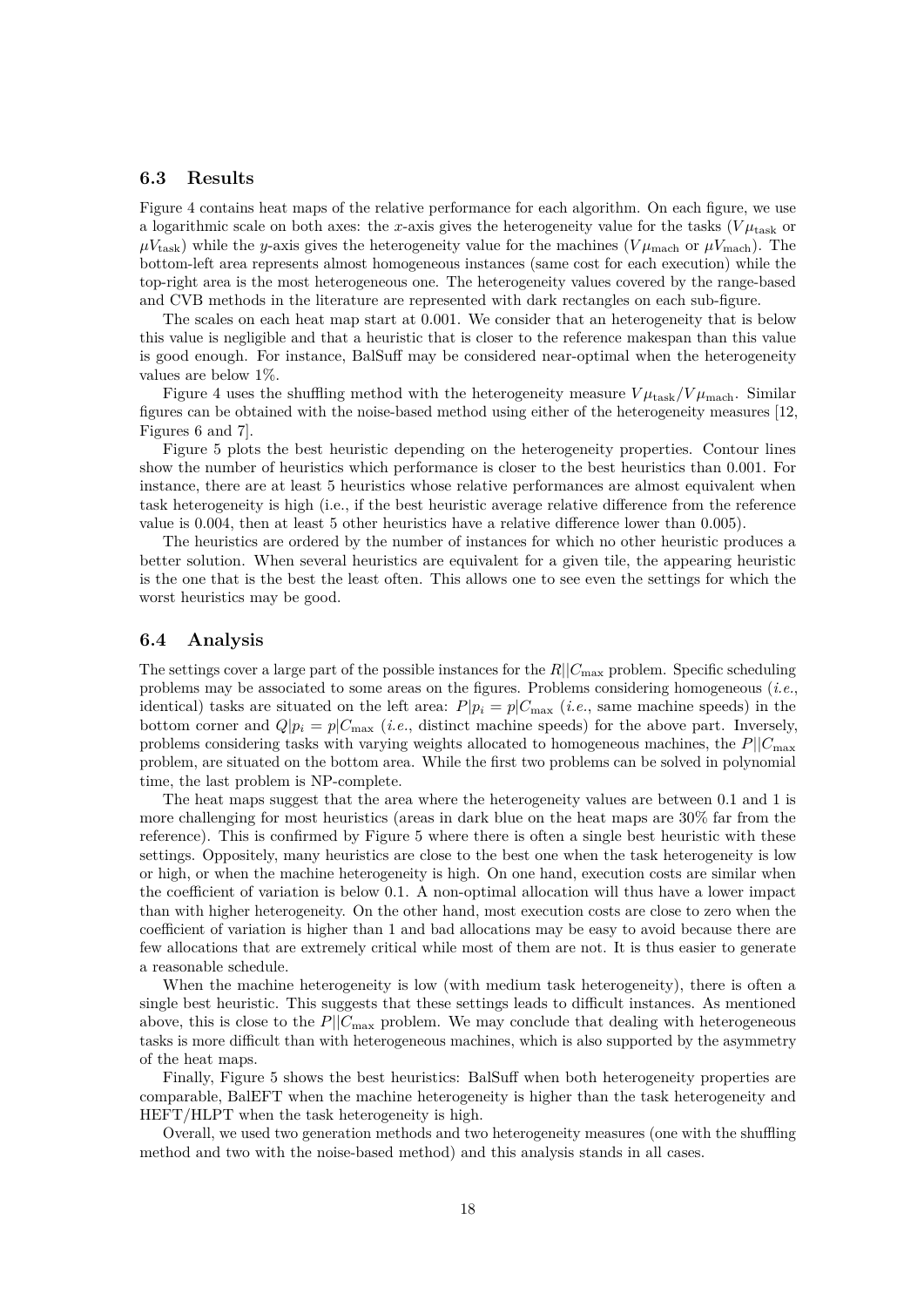<span id="page-18-0"></span>

Figure 4: Heuristic performance relatively to the best case with the shuffling method. Values below 0.001 are white and values above 1 are black. Contour lines correspond to the levels in the legend  $(0.001, 0.003, \ldots)$ . The rectangles correspond to the properties covered by the range-based and CVB methods in the literature (see Figure [2\)](#page-11-1).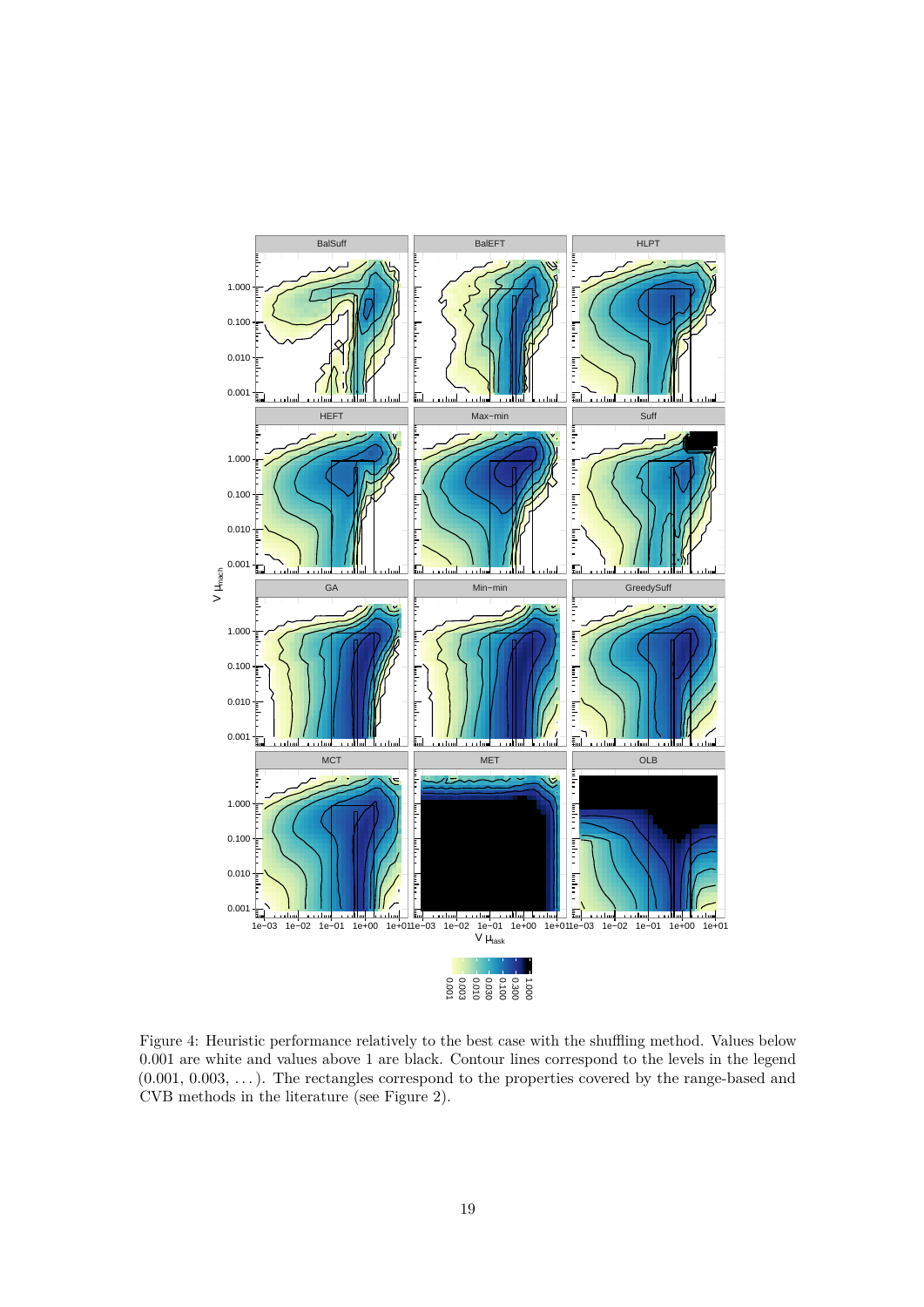<span id="page-19-0"></span>

Figure 5: Best heuristic in the average case with the shuffling and the noise-based method with  $V\mu_{\text{task}}$  and  $V\mu_{\text{mach}}$  or  $\mu V_{\text{task}}$  and  $\mu V_{\text{mach}}$  as parameters. Contour lines correspond to the number of heuristics with a performance closer to the best heuristic performance than 0.001. The dark rectangles correspond to the properties covered by the range-based and CVB methods in the literature (see Figures [2](#page-11-1) and [3\)](#page-12-0).

The range-based and CVB generation methods used in the literature could not provide these results due to two factors: the heterogeneity properties of the generated instances have a limited coverage (shown by the dark rectangles) and the erroneous claimed properties of these matrices prevent an unbiased analysis.

### <span id="page-19-1"></span>**6.5 Discussion**

This study focuses on the impact of some measures (either  $V\mu_{\text{task}}$  and  $V\mu_{\text{mach}}$ , or  $\mu V_{\text{task}}$  and  $\mu V_{\text{mach}}$ ) on the performance of twelve heuristics. However, other properties could be measured. If we consider the skewness and the kurtosis as in [\[3\]](#page-20-6), we can think of  $4 \times 4$  measures for the rows and as many for the columns. The main limitation of this study is to ignore the effect of all these possible measures. In addition, this study cannot be directly extended to assess all their possible interactions.

Another limitation is related to the effect of outliers. For large instances, the law of large number applies and the measures proposed in Section [4](#page-5-0) correspond to the characteristics of the cost matrices. However, for small instances, we suggest switching to robust measures such as the median, the interquartile range and the quartile coefficient of dispersion instead of the mean, the standard deviation and the CV, respectively.

# **7 Conclusion**

This study shows that the methods used in the literature for generating cost matrices are biased: the claimed heterogeneity properties of these instances are invalidated by the two measures we proposed to quantify them. We also show that the range of instances that has been used are restricted. It is specifically the case for the range-based method that covers only a minor fraction of all the possible settings in terms of heterogeneity. By providing new cost matrix generation methods, we show that heuristics for the  $R||C_{\text{max}}$  problem have interesting behavior outside this restriction. For instance, BalEFT is the best heuristic when the task heterogeneity is low and this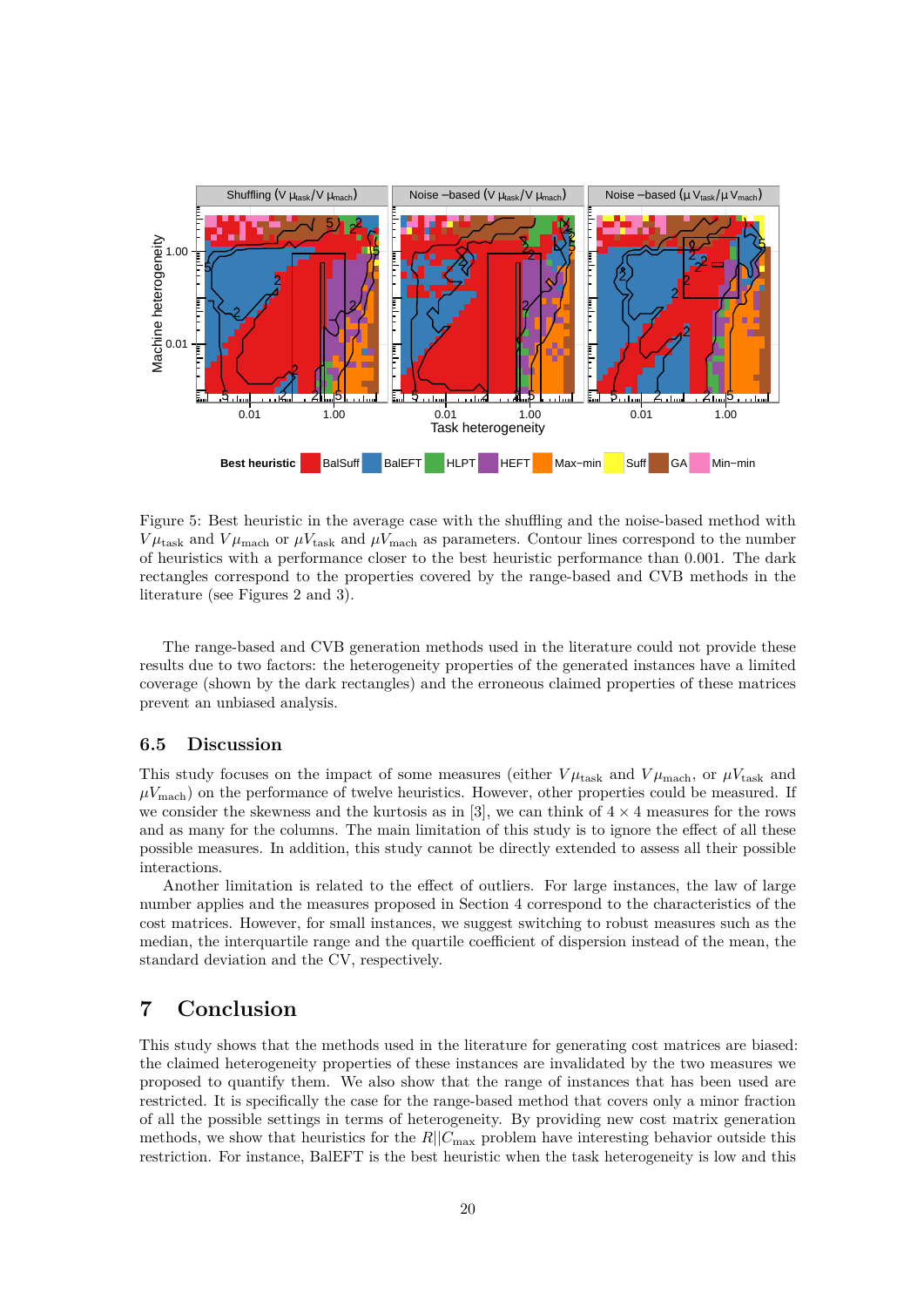could not have been shown with the instances used in the literature. Overall, this study provides tools to help the assessment of scheduling strategies.

In addition to all the possible measures mentioned in Section [6.5,](#page-19-1) we plan to analyze other properties, in particular the correlation. It would also be interesting to see if the conclusions hold for some variations of the  $R||C_{\text{max}}$  problem such as considering arrival times or online scheduling.

# **Acknowledgments**

We would like to thank Pierre-Cyrille Héam for his helpful comments on the proof of Proposition [3.](#page-6-4) We also sincerely thank the reviewers for their careful reading and detailed comments.

Computations have been performed on the supercomputer facilities of the Mésocentre de calcul de Franche-Comté.

### **References**

- <span id="page-20-8"></span>[1] Abdulla M Al-Qawasmeh, Anthony A Maciejewski, Rodney G Roberts, and Howard Jay Siegel. Characterizing task-machine affinity in heterogeneous computing environments. In *International Parallel & Distributed Processing Symposium Workshops and Phd Forum (IPDPSW)*, pages 34–44. IEEE, 2011.
- <span id="page-20-7"></span>[2] Abdulla M Al-Qawasmeh, Anthony A Maciejewski, and Howard Jay Siegel. Characterizing heterogeneous computing environments using singular value decomposition. In *International Parallel & Distributed Processing Symposium Workshops and Phd Forum (IPDPSW)*, pages 1–9. IEEE, 2010.
- <span id="page-20-6"></span>[3] Abdulla M Al-Qawasmeh, Anthony A Maciejewski, Haonan Wang, Jay Smith, Howard Jay Siegel, and Jerry Potter. Statistical measures for quantifying task and machine heterogeneities. *The Journal of Supercomputing*, 57(1):34–50, 2011.
- <span id="page-20-9"></span>[4] Abdulla M Al-Qawasmeh, Sudeep Pasricha, Anthony A Maciejewski, and Howard Jay Siegel. Power and Thermal-Aware Workload Allocation in Heterogeneous Data Centers. *Transactions on Computers*, 64(2):477–491, 2013.
- <span id="page-20-5"></span>[5] Shoukat Ali. *A comparative study of dynamic mapping heuristics for a class of independent tasks onto heterogeneous computing systems*. PhD thesis, Purdue University, 1999.
- <span id="page-20-2"></span>[6] Shoukat Ali, Howard Jay Siegel, Muthucumaru Maheswaran, and Debra Hensgen. Task execution time modeling for heterogeneous computing systems. In *Heterogeneous Computing Workshop (HCW)*, pages 185–199. IEEE, 2000.
- <span id="page-20-3"></span>[7] Shoukat Ali, Howard Jay Siegel, Muthucumaru Maheswaran, Debra Hensgen, and Sahra Ali. Representing task and machine heterogeneities for heterogeneous computing systems. *Tamkang Journal of Science and Engineering*, 3(3):195–208, 2000.
- <span id="page-20-4"></span>[8] Robert K Armstrong Jr. Investigation of effect of different run-time distributions on SmartNet performance. Technical report, DTIC Document, 1997.
- <span id="page-20-0"></span>[9] Amid Khatibi Bardsiri and Seyyed Mohsen Hashemi. A Comparative Study on Seven Static Mapping Heuristics for Grid Scheduling Problem. *International Journal of Software Engineering and Its Applications*, 6(4):247–256, 2012.
- <span id="page-20-1"></span>[10] Tracy D Braun, Howard Jay Siegel, Noah Beck, Ladislau L Bölöni, Muthucumaru Maheswaran, Albert I Reuther, James P Robertson, Mitchell D Theys, Bin Yao, Debra Hensgen, and Richard F Freund. A comparison of eleven static heuristics for mapping a class of independent tasks onto heterogeneous distributed computing systems. *Journal of Parallel and Distributed Computing*, 61(6):810–837, 2001.